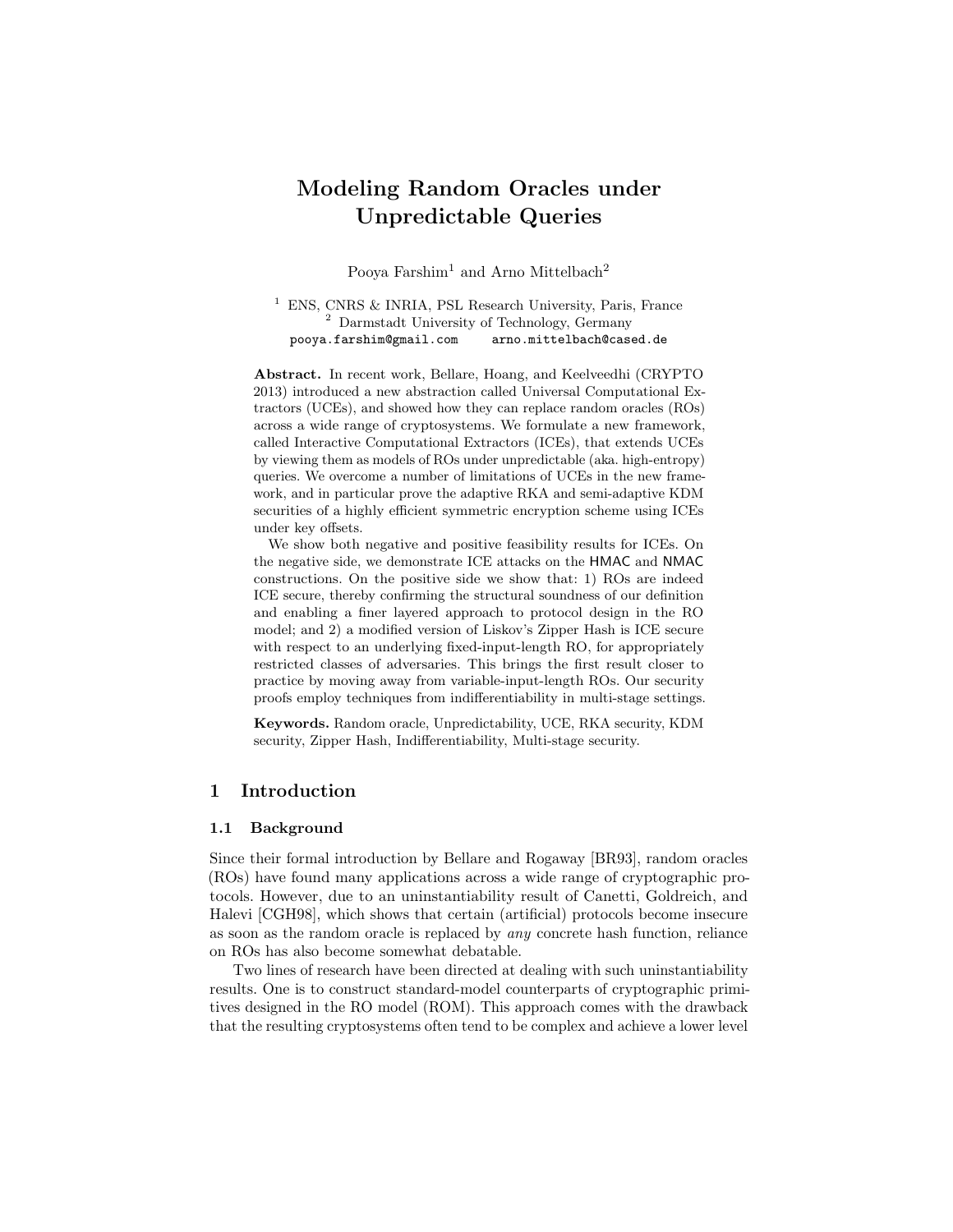of security and/or efficiency. A second, more modular, approach aims to formulate abstractions of the proof-centric properties of random oracles such as extractability, programability, or non-malleability [Can97,CD09,Nie02,CD08,BCFW09]. Assuming that a hash function meets the introduced model, one proceeds to show that it can safely replace the random oracle in a protocol. These formalizations, however, have only been successful to a limited extent, and the question of finding a flexible and general framework that could be applied across a broad range of security goals and protocols remained open until recently.

### 1.2 UCE security

Bellare, Hoang, and Keelveedhi (BHK) [BHK13a] revisit the above questions and present a powerful framework called Universal Computational Extractors (UCEs) that allow to securely instantiate random oracles in an interesting and diverse set of applications. These include, among other things, security under keydependent-message (KDM) attacks, security under related-key attacks (RKAs), simultaneous hard-core bits, point function obfuscators, garbling schemes, proofs of storage, deterministic encryption, and message-locked encryption, thereby going far beyond what was previously possible.

Behind UCEs lies a new way to model the indistinguishability of a keyed hash function from a random oracle. Indeed, there are two direct ways to (incorrectly) model the security of a hash function:

- (1) Provide the adversary with the hash key and ask it to distinguish an oracle implementing the hash function from one implementing the random oracle. This approach immediately fails as this game can be trivially won with the knowledge of the hash key by computing a hash value and checking the answer against the oracle's answer for the same query.
- (2) Adopt the above approach, but now hide the hash key. This leads to PRF security—for which feasibility results are known—but is not useful in the context of hashing as the hash key is typically publicly known.

BHK overcome the above shortcomings by splitting the attacker into two parts and constraining the communication between the two. The first UCE attacker does not get to see the hash key, but has oracle access to either the hash function under a random key or the random oracle according to a random bit. The second attacker, on the other hand, does get to see the hash key, but can no longer access the oracle, and it has to guess the bit; see Figure 1 (left). The two stages of the adversary can communicate only in restricted ways since arbitrary communication would lead to an attack similar to that given above for formulation (1).

More formally, for a keyed hash function H, UCE security is defined via a two-stage game consisting of algorithms S and D, called the source and the distinguisher respectively, as follows. In the first stage, the source is given access to an oracle HASH that depending on a random bit  $b$  implements either the random oracle or the concrete hash function  $H$  under a random hash key  $hk$ . The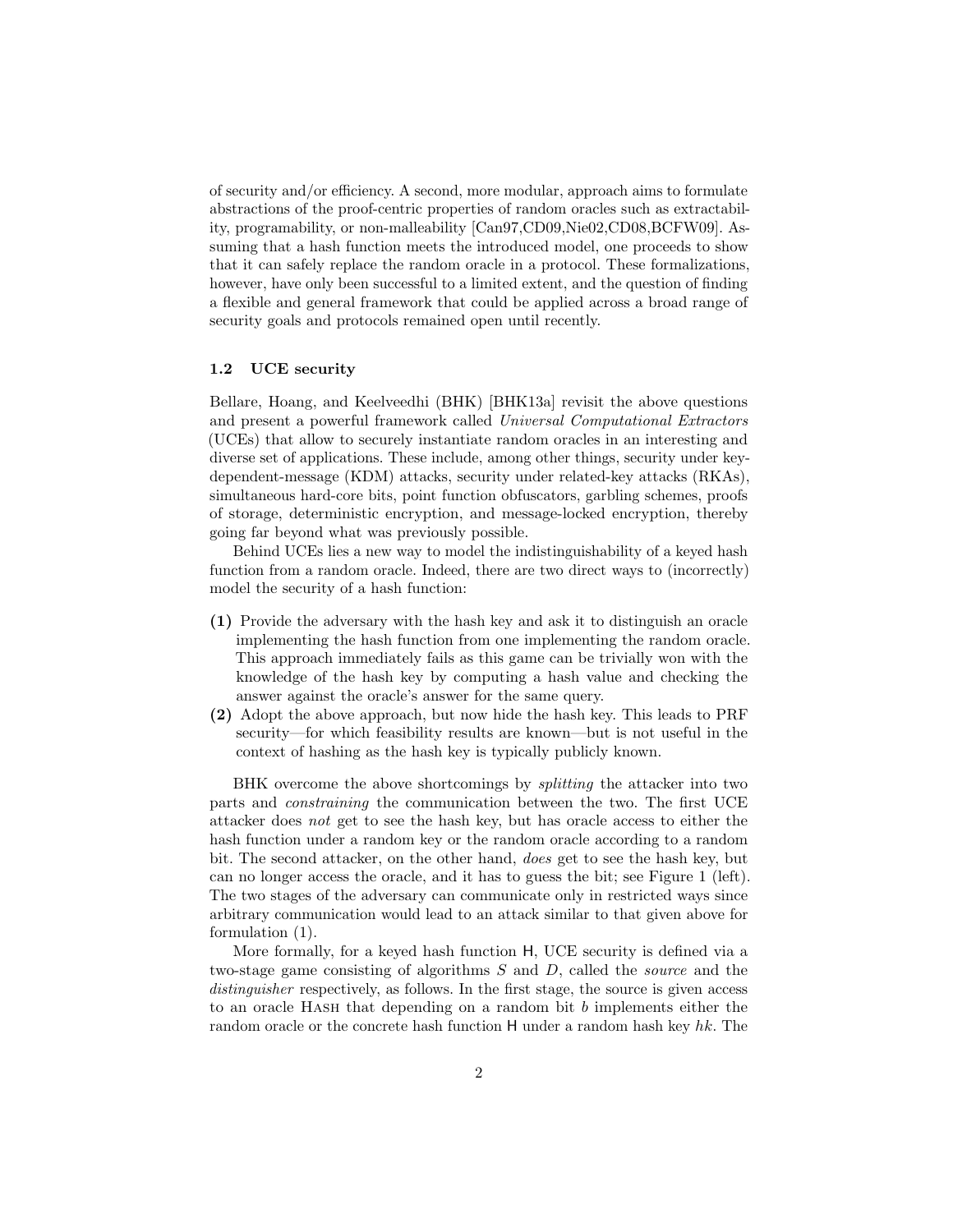source terminates by outputting some leakage  $L$ , which is then communicated to the second-stage distinguisher  $D$ . In addition to leakage  $L$ , the distinguisher also gets the hash key hk as input. The distinguisher's task is to guess  $b$ , i.e., guess whether the source was talking to the random oracle or the hash function. The UCE advantage of the pair  $(S, D)$  is defined as usual to be the probability of correctly guessing the bit b scaled away from one-half. We refer the reader to the original work [BHK13b] for an excellent overview of this approach to modeling hash-function security.

To see that without further restrictions UCE security cannot be achieved, consider a source that leaks one of its oracle queries together with the corresponding oracle answer to the distinguisher. The distinguisher then simply recomputes the hash value on the queried point—the distinguisher knows the hash key—and compares it to the leaked value.

In their original work, BHK [BHK13a] define two restrictions on sources: computational unpredictability and computational reset security. In the computational unpredictability game, it is required that when the source is run with a random oracle its leakage does not computationally reveal any of its queries. This is formalized by requiring that the probability of any efficient predictor P in guessing a query of  $S$  when given  $L$  is negligible.

The class of computationally unpredictable sources is denoted by  $\mathcal{S}^{\text{cup}}$ , and the resulting UCE security  $\text{UCE}[\mathcal{S}^{\text{cup}}]$  (aka. UCE1) of a hash function is defined by requiring the advantage of any efficient pair  $(S, D)$  with an unpredictable  $S \in \mathcal{S}^{\text{cup}}$  in the UCE game to be negligible. Reset security imposes a weaker restriction on the source class and leads to the stronger UCE2 notion.

UCE security has been the subject of many recent studies. Brzuska, Farshim, and Mittelbach (BFM) [BFM14] show that, under new cryptographic assumptions, these restrictions are insufficient for a feasible definition. More precisely, assuming the existence of indistinguishability obfuscators  $[BGI^+01, GGH^+13]$ . BFM show that the UCE $[\mathcal{S}^{\text{cup}}]$  security of any hash function can be broken in polynomial time. To overcome this attack, BFM [BFM14] (and subsequently BHK in an updated version of their paper [BHK13b]) propose a statistical notion of unpredictability whereby the predictor can even run in unbounded time. Following the attack, BHK also refine the UCE notions based on computational unpredictability and introduce the classes of *bounded parallel* and *split* sources.<sup>3</sup> BFM show that security against bounded parallel source is also infeasible [BFM14], and recently attacks against split sources have also been shown [BST15].

On the positive side, Brzuska and Mittelbach [BM14b,BM15] show how to construct UCEs for the class of strongly unpredictable and statistically unpredictable sources for bounded number of queries. Bellare, Hoang, and Keelveedhi [BHK14] develop domain extenders for UCEs, and Bellare and Hoang [BH15] construct deterministic PKEs from UCEs for statistically unpredictable sources and lossy trapdoor functions. BFM [BFM14] have shown that the existence of obfuscationbased attacks against statistically unpredictable sources violates well-known

<sup>&</sup>lt;sup>3</sup> Such computational UCE notions are intrinsically needed for applications such as simultaneous had-core bits and deterministic PKEs.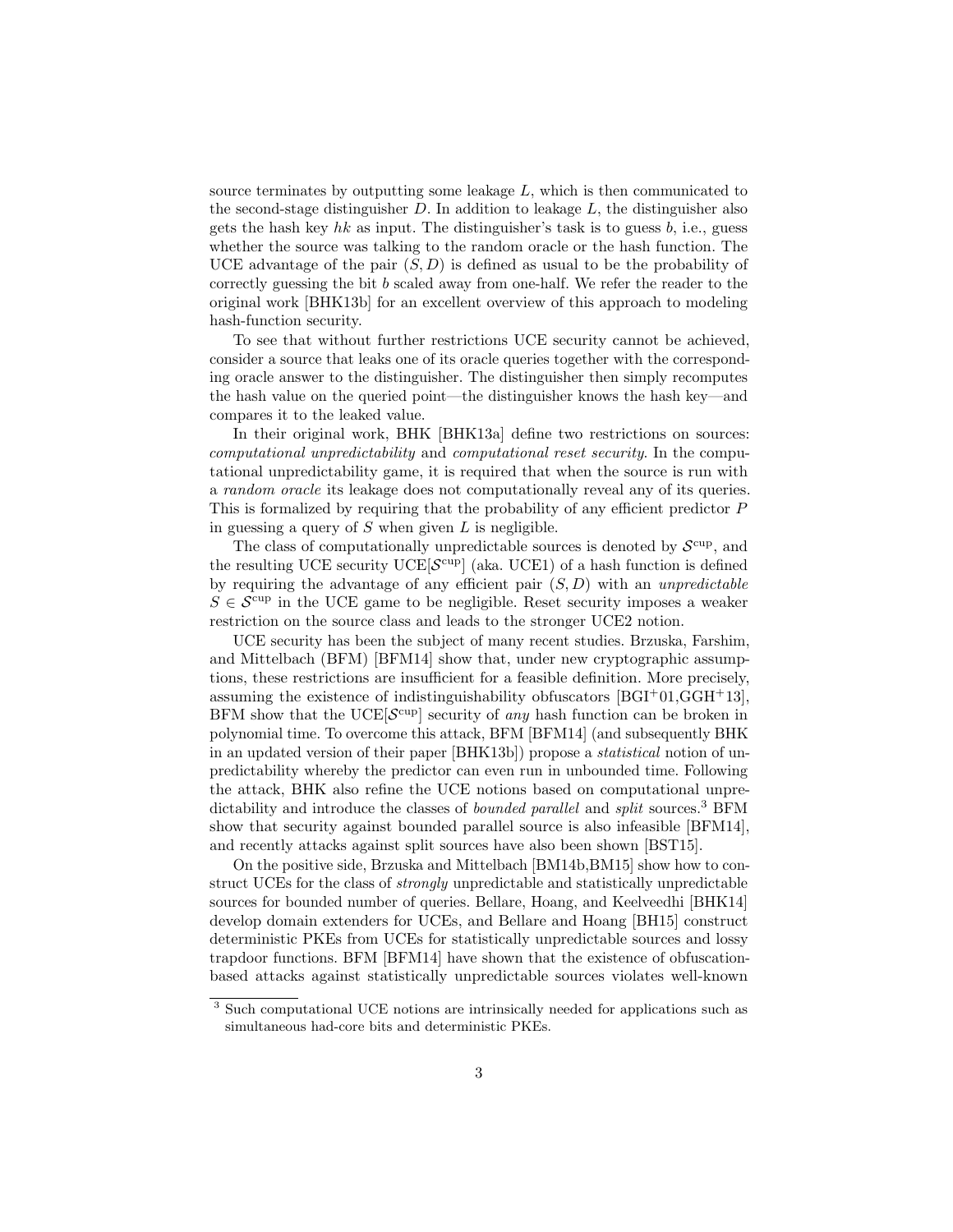

Fig. 1. The interactions in the UCE game (left) and the ICE game (right).

impossibility results. A number of recent works have shown how to use UCEs as RO replacements in other protocols [MH14,BK15,DGG+15].

Despite the above advances, and irrespective of the restrictions imposed on sources, the UCE framework is intrinsically limited in a number of aspects: it only allows the source to place Hash queries which are independent of the hash key; after leakage is communicated from the source to the distinguisher no further Hash oracle queries can be made, and hence hash queries are inherently non-adaptive; UCEs cannot model unkeyed hash functions nor hash functions with weak keys where the key does not come from the uniform distribution. Motivated by these shortcomings, and the ultimate goal of basing the security of highly efficient and practical protocols on well-defined and feasible properties of random oracles, we set out to formalize an enhanced framework for the study ROM protocols.

# 1.3 Interactive computational extractors

Given the development of UCEs, defining an extended model which meets the above-mentioned specifications is an intricate task. Indeed, well before the emergence of obfuscation-based attacks, BHK [BHK13b, page 9] warned that extending UCEs to an interactive setting is "a dangerous path to tread." As an example, assume that we introduce a bi-directional communication channel between the distinguisher and the source so that our adaptivity targets are met. This extension can be shown to fall prey to somewhat non-trivial attacks that utilize general-purpose multi-party computation (MPC) protocols. Suppose the source S holds a random input x whose hash is  $y$ , and D holds hk. The two parties then run an MPC protocol to compute the Boolean value  $y = H(hk, x)$ . The distinguisher finally returns this value as its guess. This attack would meet any reasonable notion of computational unpredictability since the security of the MPC protocol would ensure that the parties learn no more than what can be deduced from their individual private inputs.<sup>4</sup> Allowing hash queries to depend on the hash key  $hk$  is also challenging since similarly to approach  $(1)$  above access to both  $hk$  and the hash oracle would trivialize the notion. For similar reasons, formulating a UCE-like model for unkeyed hash functions is also non-trivial. As

<sup>4</sup> This can be viewed as an interactive analogue of BFM's attack [BFM14].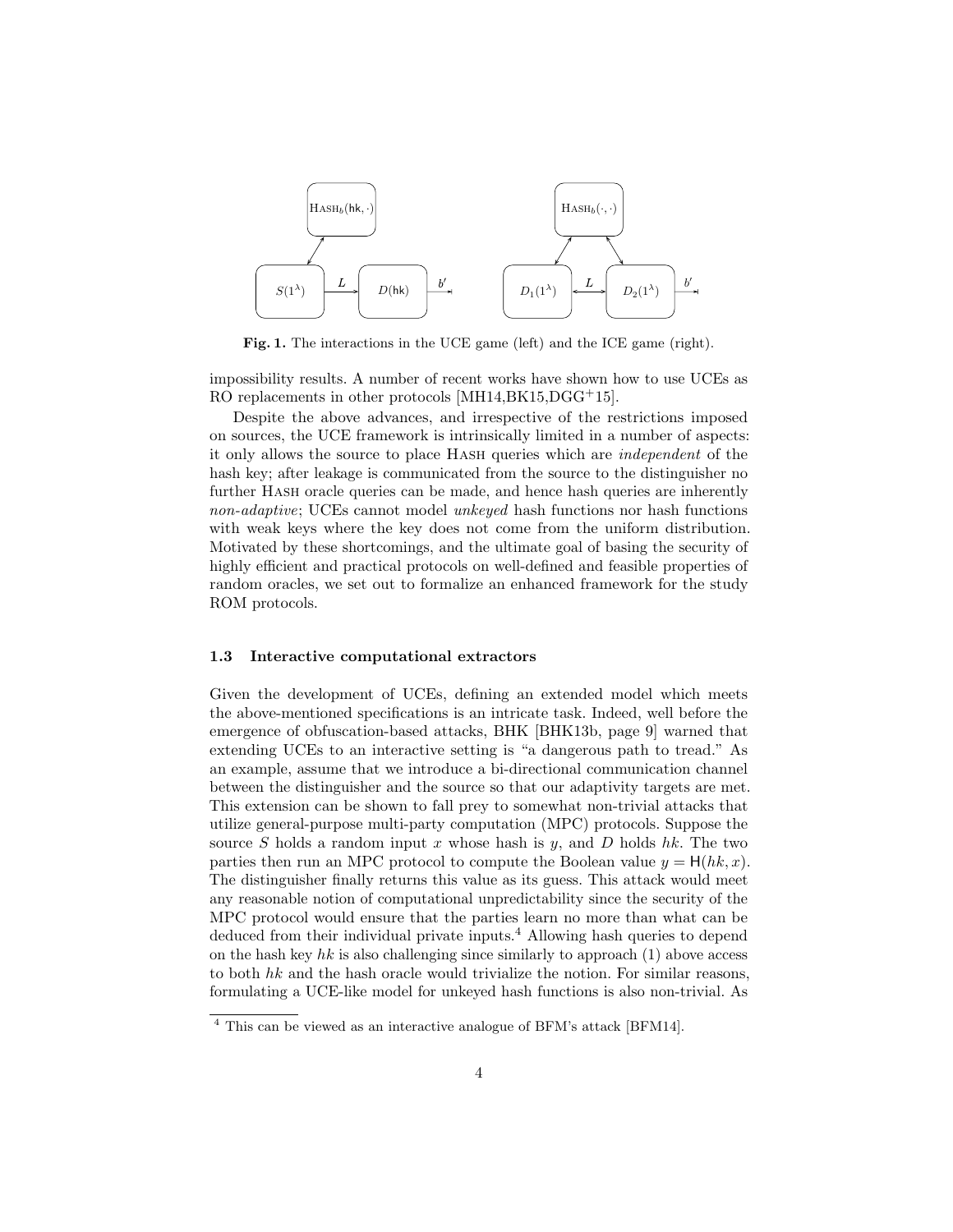we shall see, other forms of attacks also arise that should be ruled out for a feasible model.

THE ICE FRAMEWORK. Let us call an input  $(hk, x)$ , consisting of the hash key hk and a domain point x, to a hash function a full input. One way to view UCEs is that they adopt the indistinguishability-based approach (1) above, but restrict hash queries so that full inputs remain hidden from the attacker(s). It is clear that such hidden queries are not meaningful in the presence of a single adversary—any adversary knows its own queries—and hence UCEs come with two adversaries. Unpredictability together with denial of oracle access to  $D$  ensures that the  $x$ components of full inputs remain hidden from  $D$ . On the other hand, the hk components of full inputs remain hidden from S as the source is denied access to hk (and no communication from D to S is allowed). As a result, full inputs  $(hk, x)$  remain hidden from *both* parties involved in a UCE attack.

This perspective allows us to build on UCEs and extend them as follows. In our new framework, which we call *Interactive Computational Extractors* (ICEs),<sup>5</sup> a general mechanism for the joint generation of full inputs is enabled and adversarial restrictions that formalize what it means for full hash inputs to have high entropy are imposed.

We let two distinguishers  $(D_1, D_2)$  to take part in an attack, and allow them to communicate via a bi-directional channel. Both distinguishers get access to a challenge hash oracle, which depending on a challenge bit implements either the real hash function or a (keyed) random oracle. To enable the two parties to make hidden queries, we introduce a shared write-only tape that both  $D_1$  and  $D_2$  can write onto. When a distinguisher queries the hash oracle, the (real or ideal) hash of the full contents of the tape is returned. In contrast to UCEs,  $D_1$  or  $D_2$  can generate a hash key and perhaps modify it throughout the attack. This attack scenario is symmetric for  $D_1$  and  $D_2$  and, without loss of generality, the game terminates by  $D_2$  outputting with a bit. (Our formal definition, however, comes with a slightly more general return statement.) For a class  $C$  of distinguishers, we define  $\text{ICE}[\mathcal{C}]$  security by demanding that the probability of guessing the challenge bit for any  $D = (D_1, D_2) \in \mathcal{C}$  is negligibly close to 1/2. See Figure 1 (right) for a summary of this interaction.

Entropic queries. Similarly to UCEs, the ICE notion cannot be achieved without constraining the way the two distinguishers communicate. The main restriction that we introduce is analogous to *statistical* unpredictability for UCEs: we demand the statistical unpredictability of *full* inputs to the hash function, including the hash key  $hk$ , from each distinguisher's point of view. We choose a statistical, rather than a computational, notion so that our definitions do not become subject to the interactive versions of the attacks highlighted in [BFM14].<sup>6</sup>

<sup>&</sup>lt;sup>5</sup> In UCEs, "universal" refers to the fact that extraction should work with respect to universal (i.e., all admissible) sources. Analogously, "interactive" in ICEs refers to the fact that extraction should work for sources that can interact.

 $6$  This is also motivated by impossibility results for statistically secure two-party protocols.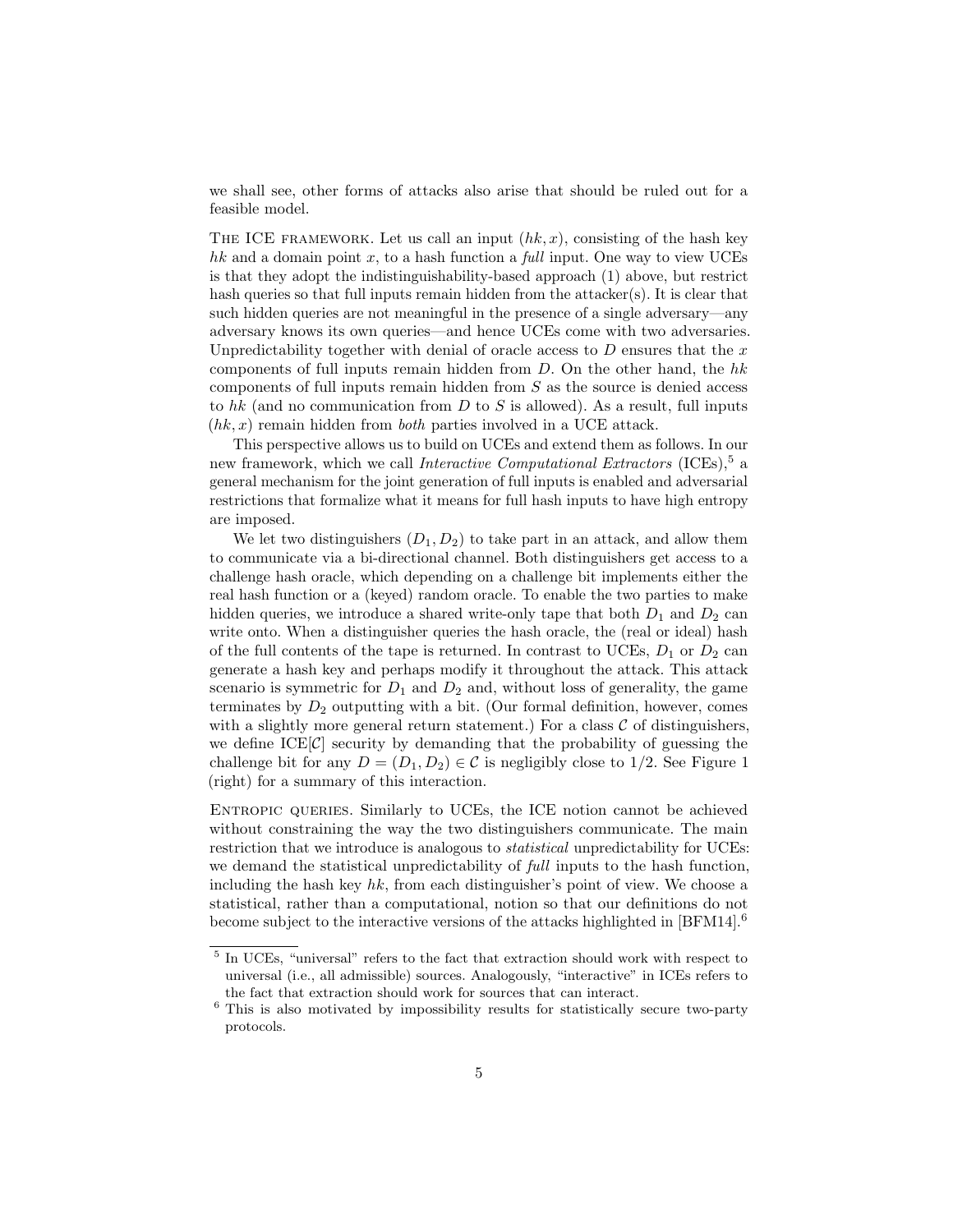More precisely, we require that when the hash oracle implements a keyed random oracle, no (possibly unbounded) predictor can guess a full input  $(hk, x)$  used to compute a hash value when it is provided with a distinguisher's view consisting of its inputs, random coins, and all incoming messages and oracle responses.

Since our framework allows oracle access to both parties, unlike UCEs the two distinguishers can implicitly communicate via hash patterns as follows. Suppose  $D_2$  wants to leak a bit d to  $D_1$ . Algorithm  $D_2$  starts by writing a random string onto the second half of the input and hands over the attack to  $D_1$ . Algorithm  $D_1$  writes a random value to the first half of the input, calls HASH to receive a first hash value  $h_1$ , and hands over the attack back to  $D_2$ . Now algorithm  $D_2$ , according to the value of d, either modifies the contents of the second half of the input tape or leaves them unchanged.  $D_1$  can recover d by obtaining a second hash value  $h_2$  and checking if  $(h_1 = h_2)$ . The two distinguishers can also communicate via a  $bit-fixing$  attack:  $D_2$  samples many (unpredictable) random values x conditioned on its hash value beginning with bit  $d$ , which  $D_1$  can then recover via a hash query.

In our unpredictability definition the predictor gets to see all hash responses, and hence if there are any repetitions they will be seen by the predictor. Unpredictability will therefore ensure that such repetition patterns will not leak any of the queries. Sometimes, however, we need to explicitly disallow any repeat queries to enable a security proof to go through. In such a scenario, we can ensure that there is no leakage via hash patterns either. Repeat-freeness appears in other related settings such as related-key attacks or correlated-input hashing [BK03, GOR11].

### 1.4 Applications

BHK [BHK13a] use UCEs to show that the encryption scheme of Black, Rogaway, and Shrimpton (BRS) [BRS03] is secure under related-key attacks (RKAs) and key-dependent-message (KDM) attacks as long as the related keys/key-dependent messages are derived non-adaptively at the onset and without access to the hash key or previous ciphertexts.<sup>7</sup>

As we shall see, ICE encompasses UCE as a special case, and the BRS scheme can also be instantiated under the above models using ICEs. We can however also obtain feasibility results that are outside the reach of UCEs. A practically relevant and desirable level of RKA security is that corresponding to key offsets (the so-called xor-RKA security [LRW02,BK09]). We show that ICEs are sufficient to prove the full xor-RKA security of the BRS scheme. Our formal result is more general and applies to the larger class of split functions that take the form  $\phi(K_1||K_2) = \phi_1(K_1)||\phi_2(K_2)$ . (Such functions have been used to build RKAsecure PRFs [BC10], and also appear in other related contexts [CG14,LL12].) In addition to achieving stronger security guarantees, ICEs allow instantiating

<sup>7</sup> Recall that in RKA security the adversary can see encryptions of messages under keys  $\phi(K)$  for a random K and functions  $\phi$  of its choice. In KDM security the adversary can see encryptions of  $\phi(K)$ , under a random key K, for  $\phi$ 's of its choice.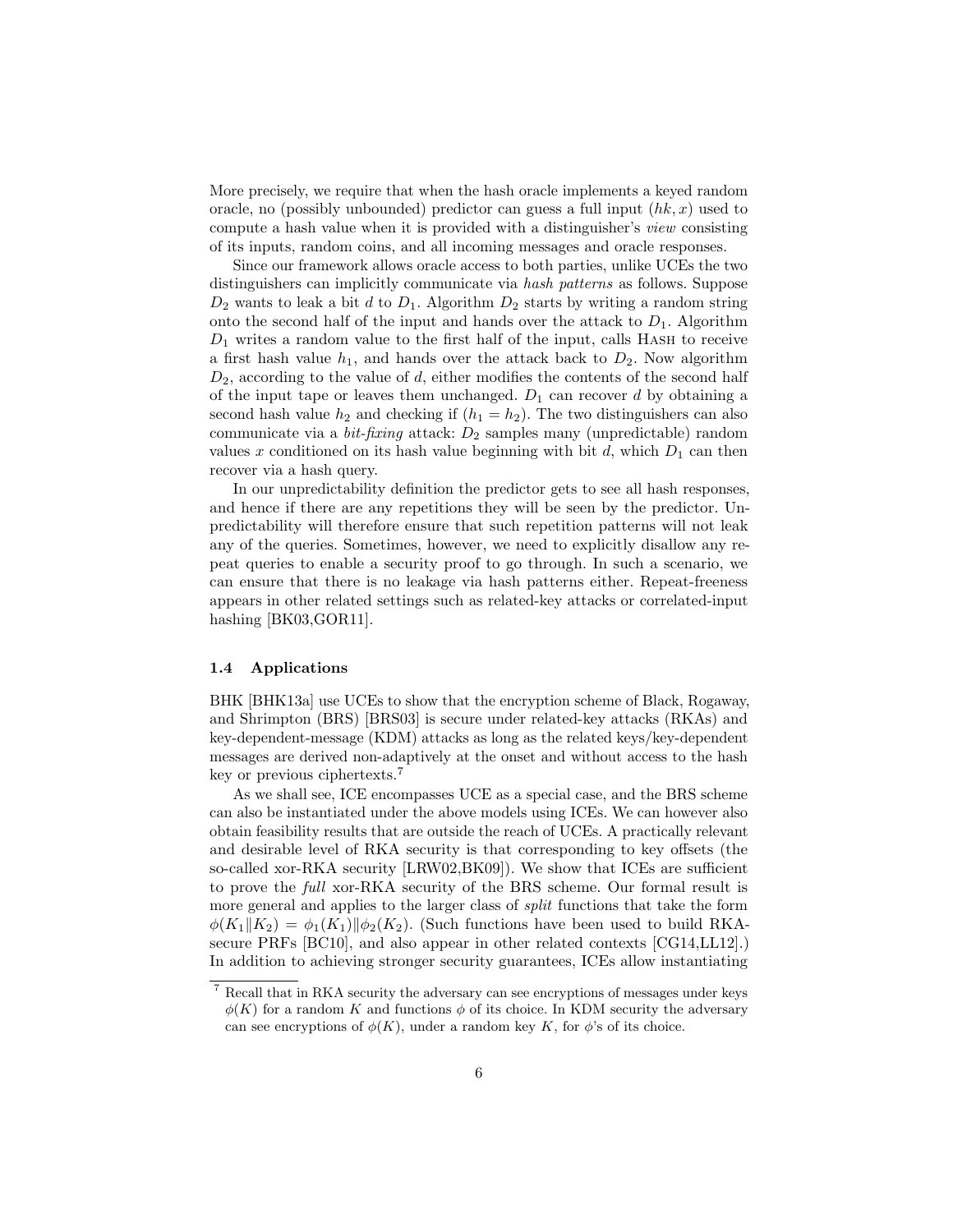the BRS scheme using unkeyed hash functions, which is arguably closer to the original formulation of BRS.<sup>8</sup>

We also strengthen the attainable KDM security guarantees for BRS by showing that adversaries can choose key-dependent messages adaptively based on the hash key and also semi-adaptively depending on previous ciphertexts. We prove that ICEs are adaptively correlated-input secure [GOR11] and that they relate well to other standard security properties of random oracles, such as pseudorandomness, randomness extraction, and one-way security (see full version). We leave it as open questions to see if full RKA beyond xor offsets or full KDM security can be established using extractor-like notaions.

### 1.5 Instantiations

BHK show that random oracles fulfill their strongest proposed UCE notion, namely UCE security with respect to computationally unpredictable sources.<sup>9</sup> We prove that random oracles are also ICE secure. The significance of these results are twofold [BHK13a]: (1) there are no generic attacks on ICEs and the model is structurally sound; and (2) a layered approach to security analysis can be enabled, whereby one first proves the security of a scheme under an ICE assumption and then applies the RO model feasibility result. The latter is akin to security analyses carried out in the generic group model.

Practical hash functions, however, are not monolithic objects and often follow an iterative procedure to convert a fixed-input-length random oracle (FIL-RO) into a variable-input-length random oracle (VIL-RO). This, in turn, raises the question whether or not the above result can be brought closer to practice by demonstrating positive feasibility results for VIL-ICEs in the FIL-RO model. A seemingly immediate way to establish this result would be to start with a hash function that is known to be *indifferentiable* from a VIL RO (e.g., the HMAC or the NMAC construction), and then apply the RO feasibility result above to conclude. This argument, however, fails as the ICE game is multistaged and indifferentiability does not necessarily guarantee composition in such settings [RSS11].

Motivated by the above observations, we show both positive and negative feasibility results for ICEs. On the negative side, we show that the indifferentiable HMAC and NMAC constructions are provably ICE insecure in the FIL-RO model. On the positive side, and building on Mittelbach's techniques [Mit14], we prove that a keyed version of Liskov's Zipper Hash [Lis07] is ICE secure (as a VIL hash function) under the assumption that the underlying compression function is a FIL-RO. Zipper Hash can be seen as a variant of the classical Merkle– Damgård [Dam90, Mer<sub>90</sub>] construction where the message blocks are processed twice in the forward and backward directions. Hence our results strengthen

<sup>8</sup> BRS [BRS03] analyze their scheme in the unkeyed RO model, which translates to unkeyed instantiations in practice.

 $^9$  Note that this does not contradict the BFM attack as ROs do not have succinct descriptions.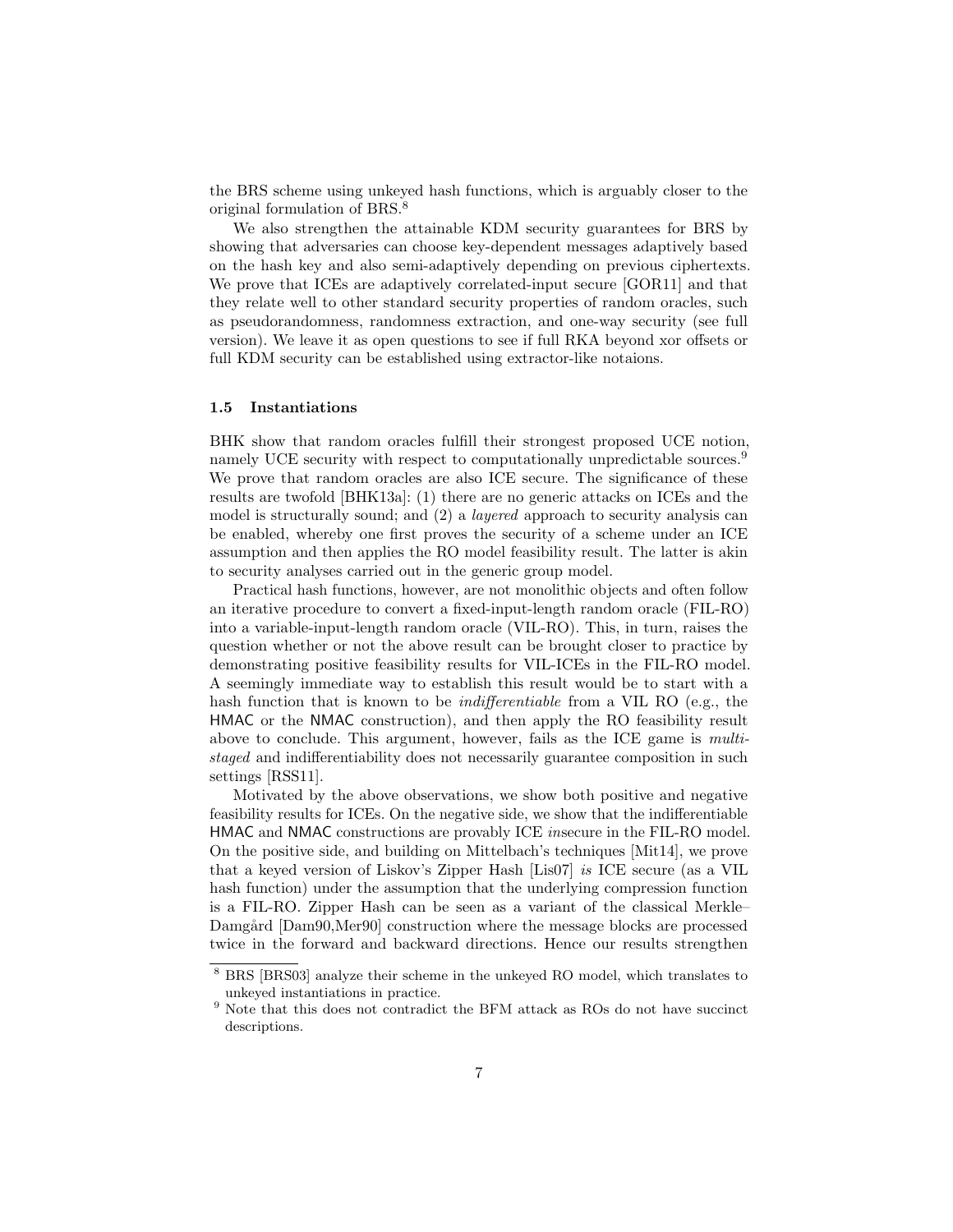the VIL-RO feasibility result above, and also provide formal evidence for the (intuitive) added security guarantees that multi-pass hash functions seem to offer over their single-pass counterparts. For instance, combined with our RKA and KDM results, we may conclude that Zipper Hash can be safely used within the BRS scheme with no adverse affects on its security.

The above analysis can be further strengthened in at least two directions. First, one can weaken the underlying assumption and assume that the compression function underlying Zipper Hash is only a FIL-ICE (rather than a FIL-RO). To this end, BHK [BHK14] give domain extenders for UCEs. Second, and motivated by the standard-model realizations of ICEs and UCEs, we ask if these primitives can be based on plausible hardness assumptions. Brzuska and Mittelbach [BM14a,BM15] have recently shown positive results for UCEs with respect to restricted classes of sources.

# 2 Notation

We denote the security parameter by  $\lambda \in \mathbb{N}$ , which is implicitly given to all algorithms (if not explicitly stated so) in the unary representation  $1^{\lambda}$ . By  $\{0, 1\}^{\ell}$ we denote the set of all bit strings of length  $\ell$  and  $\{0, 1\}^*$  is the set of all finite-length bit strings. For  $x, y \in \{0, 1\}^*$  we denote their concatenation by  $x||y$ , the length of x by |x|, the ith bit of x by  $x[i]$ , and the substring of x formed using bits i to j by  $x[i..j]$ . We denote the empty string by  $\varepsilon$ . For X a finite set, |X| denotes its cardinality, and  $x \leftarrow s X$  denotes the action of sampling x uniformly at random from X. If  $Q$  is a list and x a string then  $Q : x$  denotes the list obtained by appending x to Q. Similarly, If  $Q_1$  and  $Q_2$  are lists, then  $Q_1$ :  $Q_2$  denotes the concatenated list. Unless stated otherwise, algorithms are assumed to be randomized. We call an algorithm efficient or PPT if it runs in time polynomial in the security parameter. By  $y \leftarrow \mathcal{A}(x; r)$  we denote that y was output by algorithm  $A$  on input  $x$  and randomness  $r$ . If  $A$  is randomized and no randomness is specified, then we assume that  $A$  is run with freshly sampled uniform random coins, and write  $y \leftarrow \mathcal{A}(x)$ . We use Coins[A] to denote the polynomially long string of random coins  $r$  used by a PPT machine  $A$ . We say a function negl $(\lambda)$  is negligible if negl $(\lambda) \in \lambda^{-\omega(1)}$ .

HASH FUNCTIONS. In the line with [BHK13a], we consider the following (simplified) formalization of hash functions. A hash function consists of five PPT algorithms  $H := (H.Kg, H.Ev, H.kl, H.il, H.ol)$  as follows. The key-generation algorithm H.Kg gets the security parameter  $1^{\lambda}$  as input and outputs a key  $hk \in \{0,1\}^{\text{H.kl}(\lambda)}$ , where  $\text{H.kl}(\lambda)$  is the key-length function. Algorithm  $\text{H.li}(\lambda)$ outputs the length of admissible inputs, which could take the special value ∗ denoting the variable-length input space  $\{0,1\}^*$ . Algorithm H.ol( $\lambda$ ) outputs the length of admissible outputs, which we assumed to be a fixed polynomial function of the security parameter. The deterministic evaluation algorithm H.Ev takes as input the security parameter  $1^{\lambda}$ , a key hk, a point  $x \in \{0,1\}^{\text{H.i}(\lambda)}$ , and generates a hash value  $\mathsf{H}.\mathsf{Ev}(1^\lambda,hk,x) \in \{0,1\}^{\mathsf{H}.\mathsf{ol}(\lambda)}$ . To ease notation, we often suppress the security parameter and simply write  $H.Ev(hk, x)$ .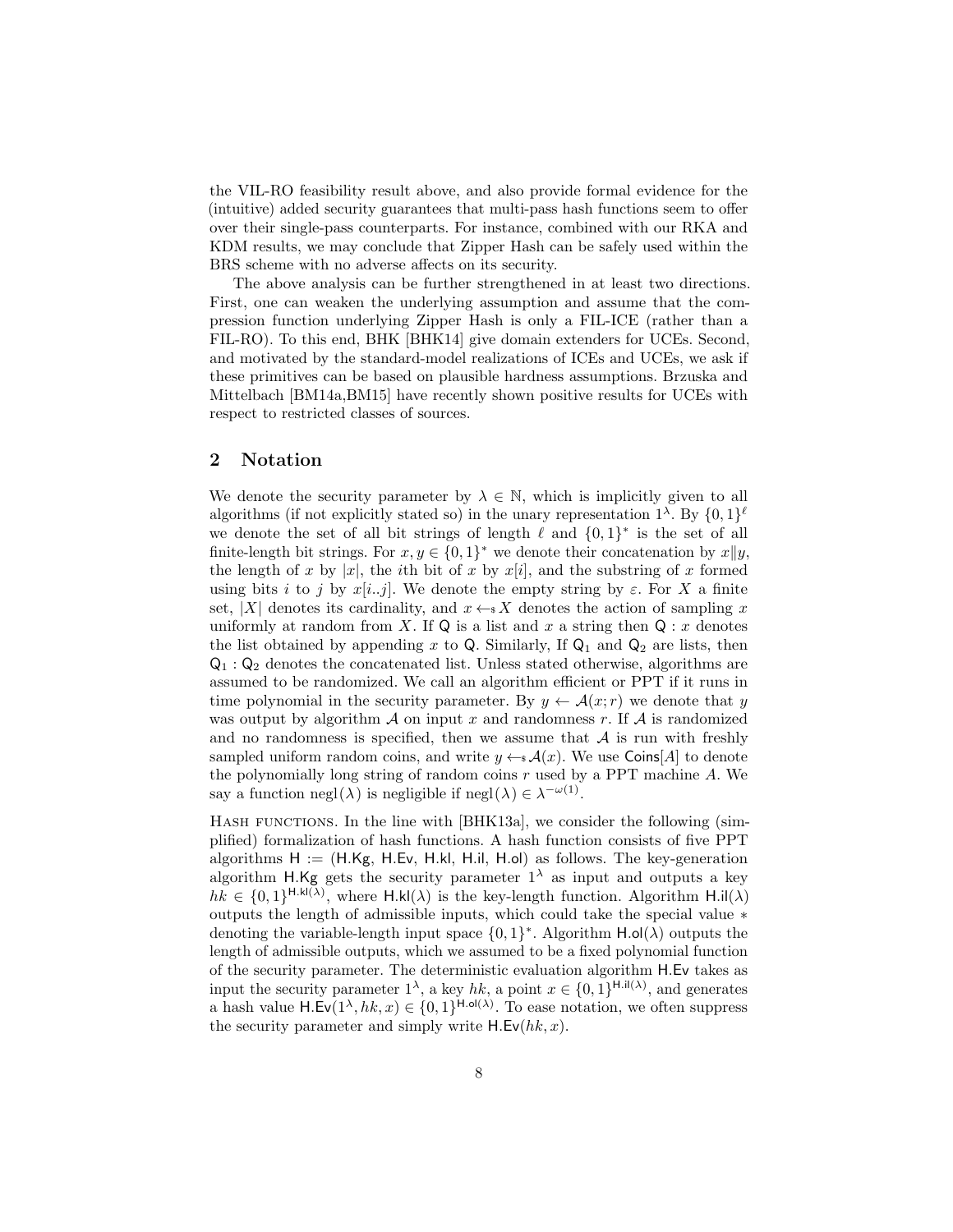| MAIN ICE <sub>H</sub> $(\lambda)$                                            | $\text{WRITE}(j, v)$                                  |
|------------------------------------------------------------------------------|-------------------------------------------------------|
| 1: $b \leftarrow s \{0,1\}; L_1 \leftarrow 1^{\lambda}$                      | $(hk, x)[jj +  v  - 1] \leftarrow v$                  |
| while $b_1 = \perp \vee b_2 = \perp$ do<br>2:                                |                                                       |
| $(b_1, L_2) \leftarrow \mathcal{D}_1^{\text{Whrte}, \text{HasH}}(L_1)$<br>3: | HASH()                                                |
| $(b_2, L_1) \leftarrow B_2^{\text{Wartre}, \text{HasH}}(L_2)$<br>4:          | if $b = 1$ then $T[hk, x] \leftarrow H.Ev(hk, x)$     |
| return $(b_1 \oplus b_2 = b)$<br>5:                                          | elseif $T[hk, x] = \perp$ then                        |
|                                                                              | $T[hk, x] \leftarrow \{0, 1\}^{\text{H.ol}(\lambda)}$ |
|                                                                              | return $T[hk, x]$                                     |

Fig. 2. The ICE game with respect to hash function H and distinguishers  $D = (D_1, D_2)$ . We have omitted the initialization of various variables for readability.

# 3 The ICE Framework

In this section we precisely define the ICE framework. We refer the reader to the introduction for a high-level overview of the model.

THE ICE GAME. Let  $H = (H.Kg, H.Ev, H.kl, H.il, H.ol)$  be a hash function and let  $D = (D_1, D_2)$  be a pair of algorithms. We define the ICE advantage of D against H as

$$
\mathbf{Adv}_{\mathsf{H},D}^{\text{ice}}(\lambda) := 2 \cdot \Pr\left[\mathrm{ICE}_{\mathsf{H}}^{D}(\lambda)\right] - 1,
$$

where game  $\mathrm{ICE}_{\mathsf{H}}^D(\lambda)$  is shown in Figure 2. As mentioned in the introduction, we may assume, without loss of generality, that the game termites by  $D_2$  outputting a bit. However, in order to preserve the symmetry of the definition (which will simplify our adversarial restrictions later on) and for added generality, we let the distinguishers jointly guess the challenge bit by computing  $b_1 \oplus b_2$ , where  $b_i$  is  $D_i$ 's guess. The interaction terminates when both distinguishers return non- $\perp$ values for  $b_1$  and  $b_2$ . For a class C of distinguishers, we define ICE[C] security by requiring the advantage of any adversary  $D \in \mathcal{C}$  to be negligible in the ICE game.

We require  $(D_1, D_2)$  not to leave any superfluous blank spaces on the joint tape. That is, a WRITE call must ensure that before the HASH oracle is called there do not exist indices  $i < j$  such that  $x[i] = \varepsilon \neq x[j]$  or  $hk[i] = \varepsilon \neq hk[j]$ . We also demand that the full inputs  $(hk, x)$  are valid in the sense that prior to a HASH call  $hk \in \{0,1\}^{\mathsf{H}.\mathsf{kl}(\lambda)}$  and  $x \in \{0,1\}^{\mathsf{H}.\mathsf{il}(\lambda)}$ . Although the distinguishers  $D_1$ and  $D_2$  are in general stateful algorithms, we omit the explicit handling of state values from the inputs and outputs of  $D_i$ .

RESTRICTIONS. As discussed in the introduction, the ICE model is not feasible unless additional restrictions on the distinguishers are imposed. We formulate our restrictions as joint properties of  $(D_1, D_2)$ . Before presenting our main restrictions corresponding to high-entropy queries, we give a set of basic classes that will be useful in studying ICEs. As an example, for polynomials  $w, q$ , and r we define  $\mathcal{C}_i^{w,q,r}$  to be the set of all  $(D_1, D_2)$  such that when  $(D_1, D_2)$  is run in the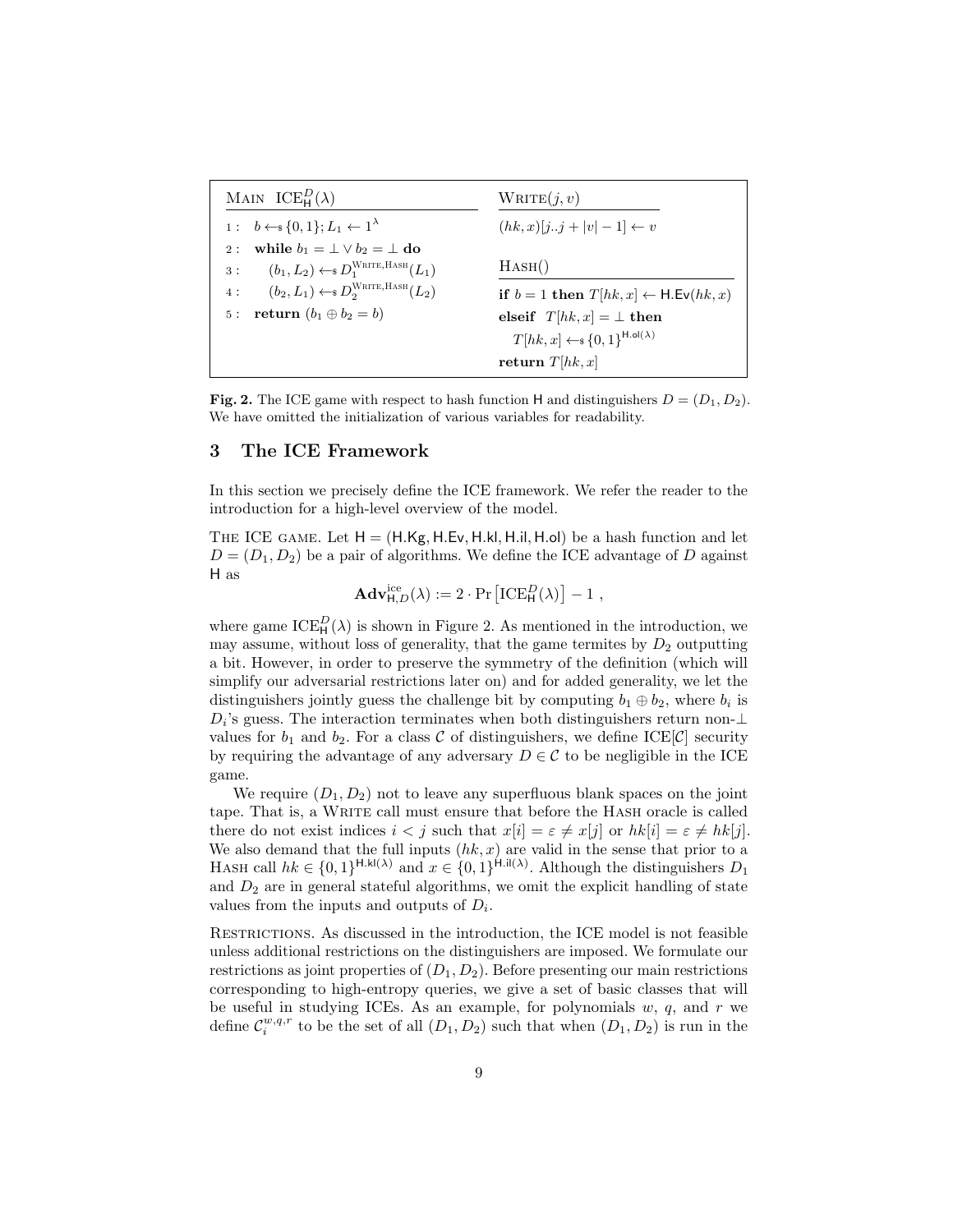ICE game conditioned on  $b = 0$  (i.e., with respect to the random oracle), the distinguisher  $D_i$  places at most  $w(\lambda)$  queries to WRITE, at most  $q(\lambda)$  queries to HASH, and terminates after at most  $r(\lambda)$  invocations. We formalize a number of other notions below and omit the preamble "The set of all  $(D_1, D_2)$  such that when  $(D_1, D_2)$  is run in ICE with  $b = 0$ , we have with overwhelming probability that" from their definitions. Note that the classes below depend on  $i \in \{1,2\}$ . For classes  $\mathcal{C}_i^{\text{label}}$  we define  $\mathcal{C}^{\text{label}} := \mathcal{C}_1^{\text{label}} \cap \mathcal{C}_2^{\text{label}}$ . In the following table we present several restrictions that we will be using throughout this paper.

| Class                         | Description                                                                                                                                                                                                                                                                                                                    |
|-------------------------------|--------------------------------------------------------------------------------------------------------------------------------------------------------------------------------------------------------------------------------------------------------------------------------------------------------------------------------|
| $\mathcal{C}_i^{w,q,r}$       | $D_i$ places at most $w(\lambda)$ queries to WRITE, at most $q(\lambda)$ queries to HASH,<br>and terminates after at most $r(\lambda)$ invocations.                                                                                                                                                                            |
| $\mathcal{C}_i^{\text{poly}}$ | $D_i$ makes polynomially many oracle queries.                                                                                                                                                                                                                                                                                  |
| $\mathcal{C}_i^{\text{ppt}}$  | $D_i$ runs in polynomial time on each invocation and terminates after a<br>polynomial number of rounds.                                                                                                                                                                                                                        |
| $\mathcal{C}_i^0$             | $D_i$ sets $b_i := 0$ in all invocations.                                                                                                                                                                                                                                                                                      |
| $\mathcal{C}_i^{\varepsilon}$ | $D_i$ sets $L_{3-i} := \varepsilon$ in all invocations.                                                                                                                                                                                                                                                                        |
| $\mathcal{C}_i^{0-hk}$        | $D_i$ never writes onto the hk part of the tape.                                                                                                                                                                                                                                                                               |
| $\mathcal{C}_i^{\text{1-hk}}$ | On its first invocation, $D_i$ writes a random hk onto the hk-part of the<br>tape. In subsequent invocations, $D_i$ never writes onto the hk-part of<br>the tape.                                                                                                                                                              |
| $\mathcal{C}^{\text{dist}}_i$ | $D_i$ makes distinct queries to HASH. That is, for lists $Q_1$ and $Q_2$ defined<br>in Figure 3, the <i>combined</i> list $Q_1$ : $Q_2$ is repetition-free. Note that<br>$\mathcal{C}_i^{\text{dist}} = \mathcal{C}_{3-i}^{\text{dist}} = \mathcal{C}^{\text{dist}}.$                                                          |
| $\mathcal{C}_i^{\text{sup}}$  | The probability that any (possibly unbounded) predictor $P$ can guess<br>a full query of $D_i$ is negligible. We call this the class of statistically<br>unpredictable $D_i$ . See Figure 3 for the formal definition. Class $\mathcal{C}_i^{\text{cup}}$ is<br>the computational analogue, where $P$ is restricted to be ppt. |

An example: UCE within ICE. We describe how UCEs can be captured within the ICE framework. Since ICE is more expressive a framework, we need to (drastically) restrict the distinguishers. In modeling UCEs, we identify the UCE distinguisher with  $D_1$  and the UCE source with  $D_2$ . All parties typically run in polynomial time and hence we restrict to  $C^{ppt} := C_1^{ppt} \cap C_2^{ppt}$ . In UCEs, the source queries Hash on an unknown hash key. The distinguisher, on the other hand, gets to see the hash key. Thus, we let  $D_1$  (which represents the distinguisher) write a random  $hk$  to the joint input and then hand the attack to  $D_2$  on the first invocation, i.e.,  $D \in C_1^{1-hk}$ . We further restrict to  $C_1^{\varepsilon}$ , as a UCE distinguisher does not leak. Since the UCE game only has a single round, we also restrict to  $C_1^{1,0,2}$  (one round is used to write the hk). Finally, the source does not take part in decision making and cannot modify the hash key: UCEs are modeled by  $ICE[\mathcal{C}^{\text{uce}}]$  where

$$
\mathcal{C}^{\mathrm{uce}}:=\mathcal{C}^{\mathrm{ppt}}\cap \mathcal{C}_1^{1\text{-hk}}\cap \mathcal{C}_1^{\varepsilon}\cap \mathcal{C}_1^{1,0,2}\cap \mathcal{C}_2^0\cap \mathcal{C}_2^{0\text{-hk}}
$$

.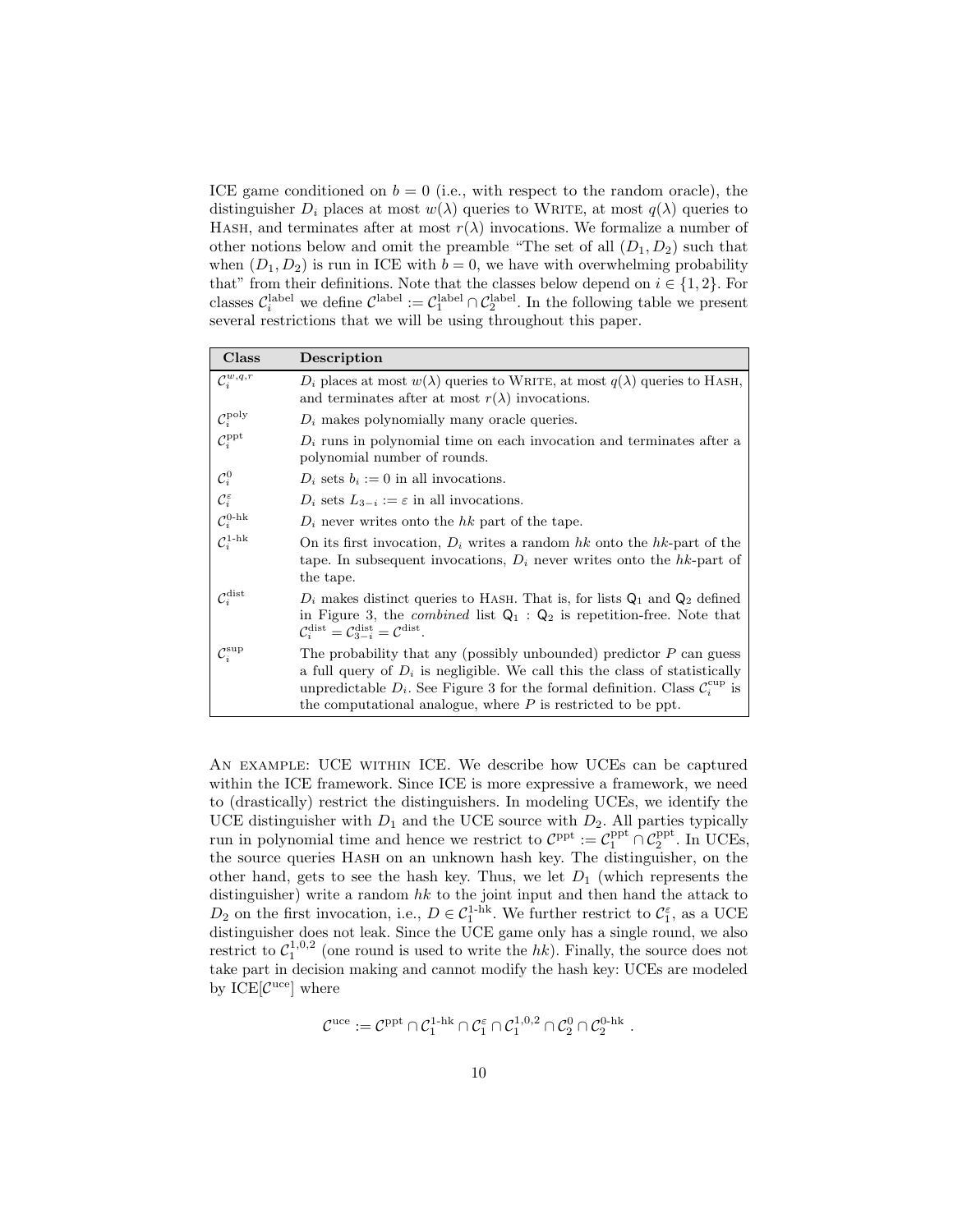| MAIN $\text{Pred}_{i,D}^P(\lambda)$                                                      | $\text{WRITE}(j, v)$                                  |
|------------------------------------------------------------------------------------------|-------------------------------------------------------|
| 1: $L_1 \leftarrow 1^{\lambda}$                                                          | $(hk, x)[i \cdot i +  v  - 1] \leftarrow v$           |
| while $b_1 = \perp \vee b_2 = \perp$ do<br>2:                                            |                                                       |
| $k \leftarrow 1$ ; $(b_1, L_2) \leftarrow s D_1^{\text{WartE, HASH}}(L_1)$<br>3:         | HASH()                                                |
| 4: $L_{i} \leftarrow L_{k} \cdot L_{i}$                                                  | if $T[hk, x] = \perp$ then                            |
| $k \leftarrow 2$ ; $(b_2, L_1) \leftarrow s D_2^{\text{WRITE}, \text{HASH}} (L_2)$<br>5: | $T[hk, x] \leftarrow \{0, 1\}^{\text{H.ol}(\lambda)}$ |
| 6: $(hk, \overline{x}) \leftarrow s P(\text{Coins}[D_i], A_i, Lk_i)$                     | $Q_k \leftarrow Q_k : (hk, x)$                        |
| 7: return $(\overline{hk}, \overline{x}) \in Q_1 : Q_2$                                  | $A_k \leftarrow A_k : T[hk, x]$                       |
|                                                                                          | return $T[hk, x]$                                     |

Fig. 3. The unpredictability game.

Note that the above models UCEs without any additional restrictions on the source classes. Such requirements can be added on top by appropriately restricting  $\mathcal{C}^{\text{uce}}$ .

UNPREDICTABILITY. We now formally define what we mean by a  $D$  that has unpredictable (aka. high-entropy) queries. We focus on a statistical notion of unpredictability [BFM14,BST15].<sup>10</sup> We say  $D = (D_1, D_2)$  is statistically unpredictable for the distinguisher *i*, and write  $D \in C_i^{\text{sup}}$ , if the advantage of any unbounded predictor  $P$  defined by

$$
\mathbf{Adv}_{i,D,P}^{\mathrm{pred}}(\lambda) := \Pr\left[\mathrm{Pred}_{i,D}^{P}(\lambda)\right],
$$

is negligible, where game  $\text{Pred}_{i,D}^P(\lambda)$  is shown in Figure 3.

Note that the predicator only gets to see the hash responses for distinguisher  $D_i$ —these are within  $D_i$ 's view—and has to guess a query made by *either* distinguisher in the concatenated list  $Q_1 : Q_2$ . It is easy to check that UCE security with respect to statistically unpredictable sources is equivalent to  $\text{ICE}[\mathcal{C}^{\text{uce}} \cap \mathcal{C}^{\text{sup}}]$ security.

REMARK. Since predictor P receives the full view of a distinguisher  $D_i$ , it can perfectly simulate a run of  $D_i$  in the ICE game with respect to a *random* implementation of the hash oracle, without any need to see the view of the partner distinguisher  $D_{3-i}$ . We will rely on this observation in our proofs.

# 4 Example Applications

In this section we demonstrate two example use cases of ICEs. Further applications are given in the full version and summarized in Table 2 below. These applications serve to demonstrate that many properties of random oracles that are useful in

 $10$  We emphasize that computational notions are still valuable as combined with our feasibility results, they would enable easier and more modular security proofs in the RO model.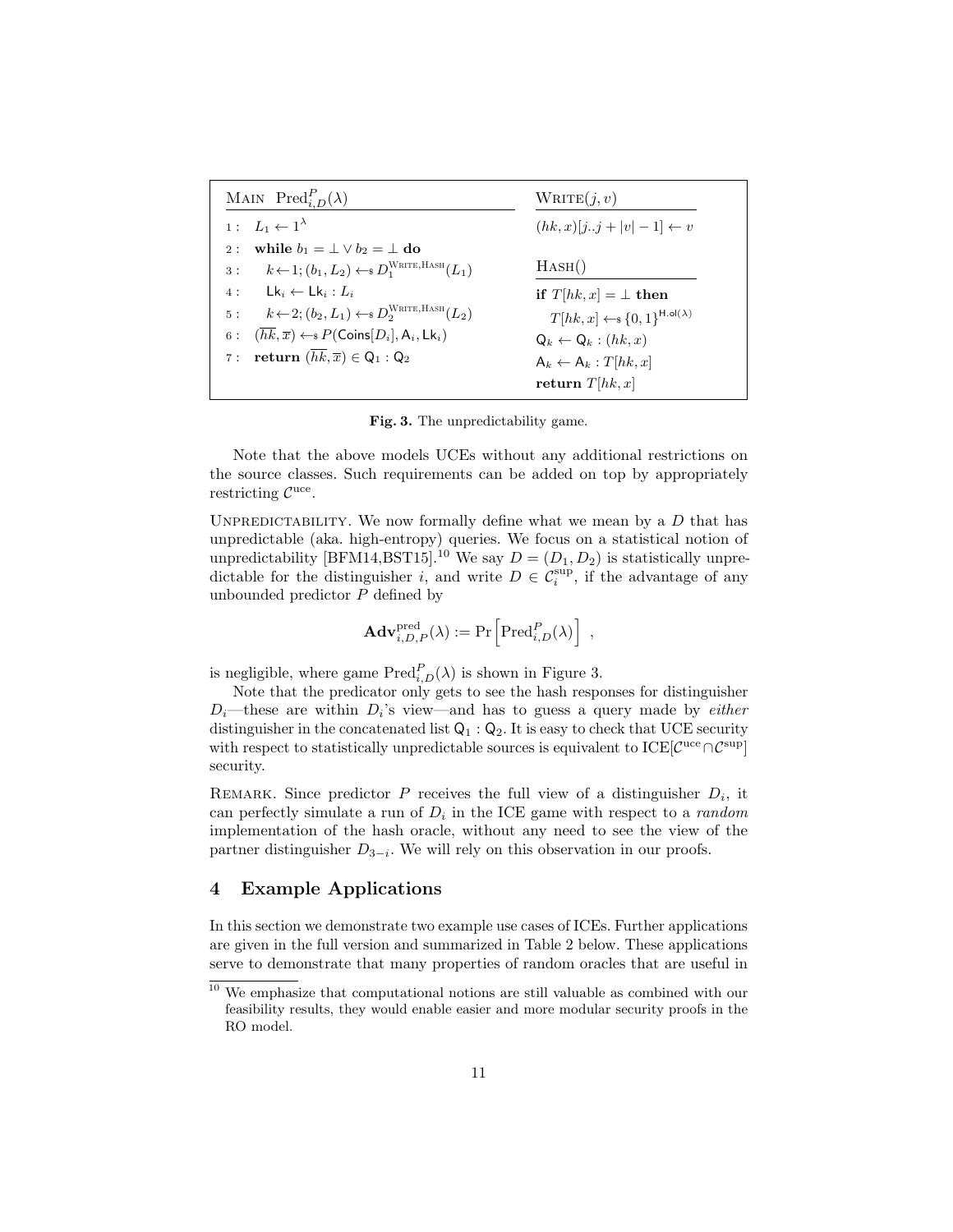| Goal/Model                                                                             | Class Used/Achieved                                                                                                                                                                 |
|----------------------------------------------------------------------------------------|-------------------------------------------------------------------------------------------------------------------------------------------------------------------------------------|
| Split RKA                                                                              | $\mathcal{C}^* \cap \mathcal{C}^{\text{sup}} \cap \mathcal{C}^0_2$                                                                                                                  |
| Split KDM                                                                              | $\mathcal{C}^* \cap \mathcal{C}^{\text{sup}} \cap \mathcal{C}^0_1$                                                                                                                  |
| Split/claw-free CIH $\mathcal{C}^* \cap \mathcal{C}^{\text{sup}} \cap \mathcal{C}_2^0$ |                                                                                                                                                                                     |
| Extractor                                                                              | $\mathcal{C}^* \cap \mathcal{C}^{\text{sup}} \cap \mathcal{C}_1^0 \cap \mathcal{C}^{\varepsilon} \cap \mathcal{C}^{1,1,2}$                                                          |
| Weak PRF                                                                               | $\mathcal{C}^* \cap \mathcal{C}^{\text{sup}} \cap \mathcal{C}_1^0 \cap \mathcal{C}^{\varepsilon} \cap \mathcal{C}^{\text{poly,poly},1}$                                             |
| poly-regular OWF                                                                       | $\mathcal{C}^* \cap \mathcal{C}^{\text{sup}} \cap \mathcal{C}^0_1 \cap \mathcal{C}^{1,1,1}$                                                                                         |
| VIL-ROM                                                                                | $\mathcal{C}^{\text{ppt}} \cap \mathcal{C}^{\text{cup}}$ and $\mathcal{C}^{\text{poly}} \cap \mathcal{C}^{\text{sup}}$ ; both contain $\mathcal{C}^* \cap \mathcal{C}^{\text{sup}}$ |
| FIL-ROM                                                                                | $\mathcal{C}^* \cap \mathcal{C}^{\text{cup}}$ , which contains $\mathcal{C}^* \cap \mathcal{C}^{\text{sup}}$                                                                        |

Table 2. Distinguisher classes used (above) and shown feasibility for (below). Here  $\mathcal{C}^*:=\mathcal{C}^{\mathrm{ppt}}\cap \mathcal{C}^{\mathrm{dist}}_1\cap \mathcal{C}^{\mathrm{1-hk}}_1\cap \mathcal{C}^{\mathrm{0-hk}}_2\cap \mathcal{C}^{\varepsilon}_2.$ 

analyses of ROM cryptosystems can be modeled in a unified way within the ICE framework.

### 4.1 Split RKA security

We show that the symmetric encryption scheme proposed by Black, Rogaway, and Shrimpton (BRS) [BRS03] is secure against related-key attacks (RKAs) when instantiated with an ICE-secure hash function. The encryption algorithm of the BRS scheme is implemented via  $\mathsf{Enc}^{\mathsf{H}}(K, M; R) := (R, M \oplus \mathsf{H}(K \| R)),$  for a hash function  $H$ , randomness  $R$  and key  $K$ . Recall that in an RKA, an adversary can obtain encryptions of messages of its choice under correlated keys (e.g., under K and  $K \oplus 1$ .

Split related-key derivation (RKD) functions  $\phi$  decompose into two sub-RKD functions  $\phi_1$  and  $\phi_2$  that are applied in parallel to two (fixed) sub-strings of the key:  $\phi(K_1||K_2) = \phi_1(K_1)||\phi_2(K_2)$ .<sup>11</sup> Split functions capture many RKA cases of interest including the case of xoring constants into keys. Without the minimal assumption that  $\phi$ 's have unpredictable outputs (i.e., the guessing probability of the outputs of  $\phi(K)$  over randomly chosen K is negligible) RKA security is not achievable [BK03]. In our proof, we will require a slightly stronger condition that the sub-RKD functions  $\phi_1(K_1)$  and  $\phi_2(K_2)$  are *individually* unpredictable. Note that offsetting keys via xor enjoys this property as xor induces a permutation over the two halves of the key.

BHK [BHK13a], by interpreting encryption randomness as hash keys, show that BRS is selectively RKA secure using a multi-key extension of  $\text{UCE}[\mathcal{S}^{\text{cup}}]$ . In contrast, the adversary in our model retains its capability to adaptively query RKD functions of its choice depending both on the hash key and the ciphertexts

 $11$  For simplicity we assume that these are just the left and right halves of the key. Our proof will however also apply to any two substrings of super-logarithmic lengths.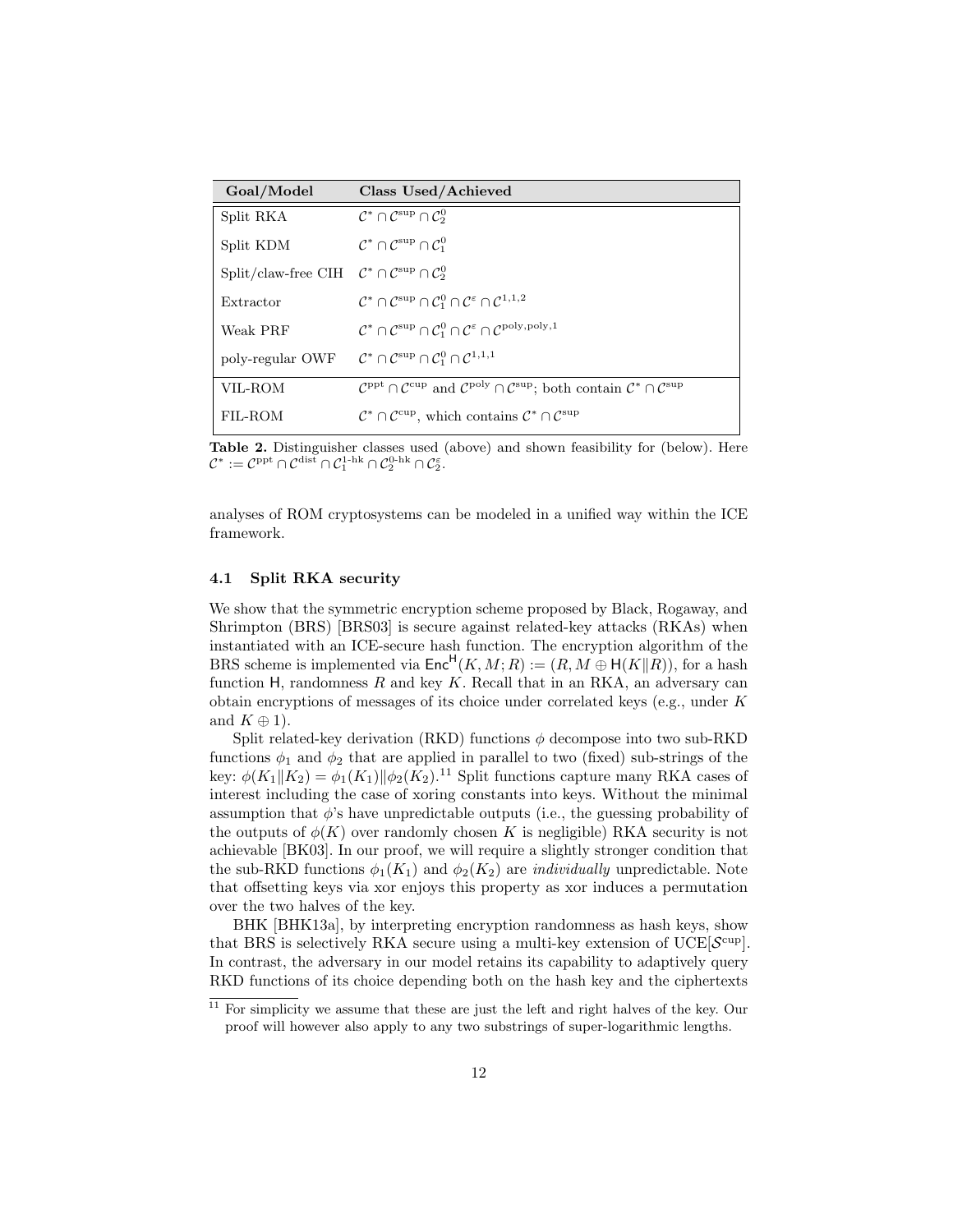that it has previously seen. For this result, although  $\text{ICE}[\mathcal{C}^{\text{ppt}} \cap \mathcal{C}^{\text{sup}}]$  is sufficient, the assumption can be fine-tuned to  $\text{ICE}[\mathcal{C}]$  where

$$
\mathcal{C} := \mathcal{C}^{\mathrm{ppt}} \cap \mathcal{C}^{\mathrm{sup}} \cap \mathcal{C}^{\mathrm{dist}} \cap \mathcal{C}^{1-\mathrm{hk}}_1 \cap \mathcal{C}^{0-\mathrm{hk}}_2 \cap \mathcal{C}^0_2 \cap \mathcal{C}^{\varepsilon}_2 \ .
$$

We defer the formal proof to the full version and give a detailed outline here.

The ICE adversary. Given an RKA adversary A, we construct an ICE adversary  $(D_1, D_2)$ , where  $D_1$  handles the left components of A's RKA queries and  $D_2$ handles the right components as follows.

- $D_1(L_1)$ : On initial invocation, generate a hash key hk, a random  $K_1$ , and a random bit b. Store these values and write hk onto the hk-part of the tape. Run A(hk) to get an RKA query  $((\phi_1, \phi_2), M_0, M_1)$ . Output  $(b_1, L_2) := (\perp, \phi_2)$ . Proceed as follows in subsequent invocations. Generate and store a random R and write  $\phi_1(K_1)$  onto the 1st segment (out of three segments) of the x-part of the tape and R onto its 3rd segment. Query HASH to get  $H$ . Recover R and resume A on  $(R, H \oplus M_b)$  to get a new RKA query  $((\phi_1, \phi_2), M_0, M_1)$ , or a bit b'. If A outputs a bit b', return  $(b_1, L_2) := (b = b', \varepsilon)$  and terminate. Else output  $(b_1, L_2) := (\perp, \phi_2)$ .
- $D_2(L_2)$ : When initially invoked, generate a random  $K_2$  and store it. In all invocations (including the first), recover  $\phi_2$  from  $L_2$ . If  $\phi_2 = \varepsilon$ , return  $(b_2, L_1) := (0, \varepsilon)$  and terminate. Else write  $\phi_2(K_2)$  onto the 2nd segment of the x-part of the tape. Output  $(b_2, L_1) := (0, \varepsilon)$ .

UNPREDICTABILITY. We show that  $D \in \mathcal{C}$  for class  $\mathcal{C}$  as defined above. To this end, we only prove membership in  $\mathcal{C}^{\text{sup}} \cap \mathcal{C}^{\text{dist}}$  as other cases follow via syntactic checks. This follows from the following two observations: (1) The Hash queries are distinct with overwhelming probability since before each query a fresh random value R is written onto the joint tape. (2) The functions  $\phi_1$  and  $\phi_2$  are run on independently chosen substrings of the key. Since they are assumed to be individually statistically unpredictable,  $D_1$  observing independently generated random strings corresponding to hash values never gets to know the contents of the tape written by  $D_2$ , and vice versa,  $D_2$  never gets to know what is written on to the tape by  $D_1$ .

### 4.2 KDM security

When the random oracle in the BRS scheme is instantiated with an ICE-secure hash function, we are able to show that the BRS scheme resists a partially adaptive form of KDM security for split key-dependent-message derivation (KDMD) functions  $\phi$ . As for RKD functions, such KDMD functions consist of sub-KDMD functions  $\phi_1$  and  $\phi_2$  of the form  $\phi(K_1||K_2) := \phi_1(K_1)||\phi_2(K_2)$ . The adaptivity level that we can tolerate is as follows. In an initial phase of the attack, the adversary can fully adaptively query split KDMD functions that do not depend on  $K_2$ . That is, for these functions  $\phi_2(K_2)$  is constant and independent of  $K_2$ and its value can be predicted. In a second phase of the attack, the adversary can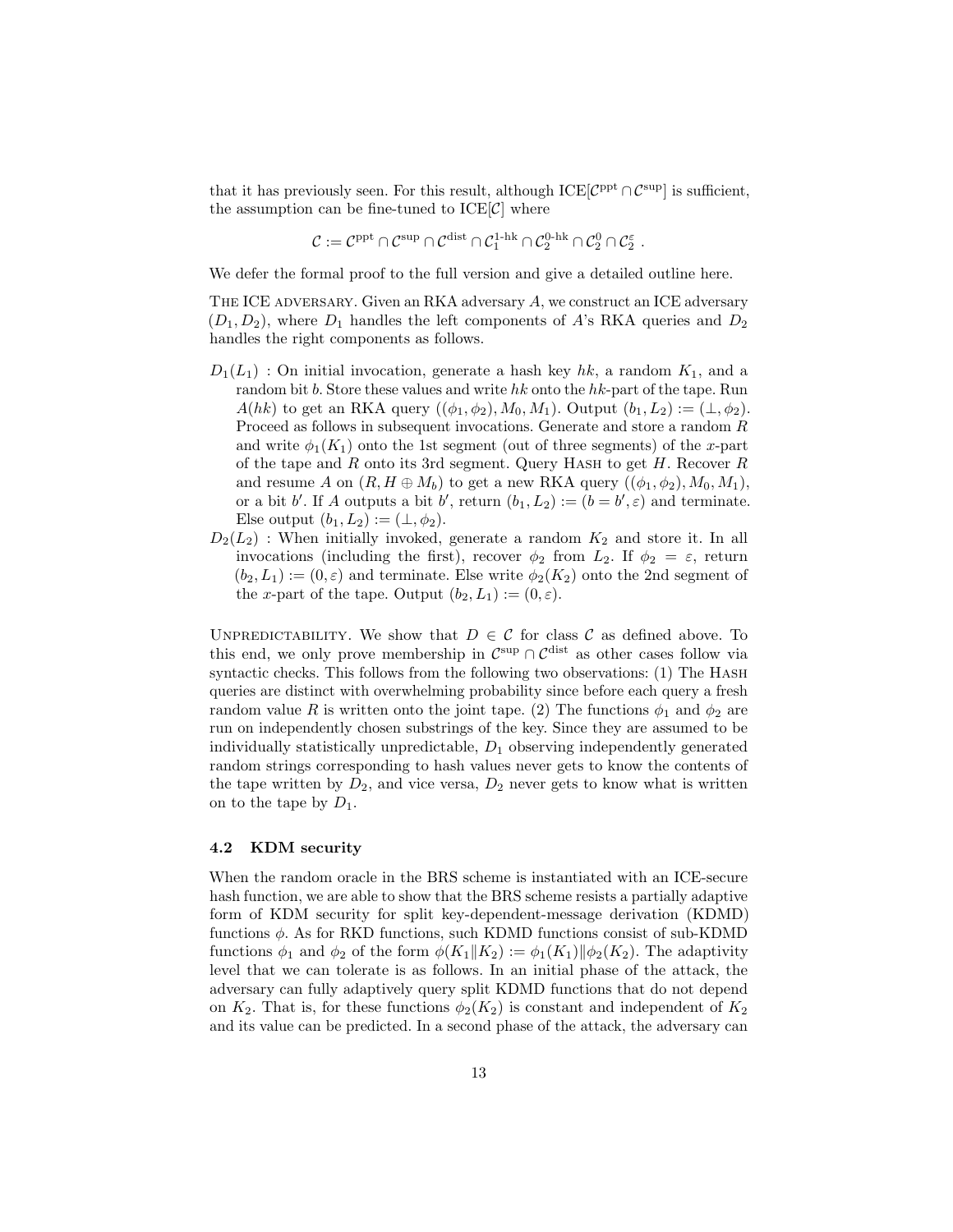query split KDMD functions of its choice as long as either  $\phi_1(K_1)$  is constant or  $\phi_1(K_1)$  was used in the first phase. (We emphasize that these functions are not required to be unpredictable.) This model is strong enough to imply IND-CPA security (without any restrictions), a case that could not be treated using UCEs.

THE ICE ADVERSARY. Let  $A$  be a KDM adversary against the BRS scheme in the model above. Our  $ICE[\mathcal{C}^{\text{ppt}} \cap \mathcal{C}^{\text{sup}} \cap \mathcal{C}^{\text{dist}}]$  adversary corresponding to A is as follows, where for simplicity we have assumed the lengths of keys, randomness and messages are all  $\ell$ . (The ICE class can be further restricted as is shown in Table 2.) In this reduction,  $D_1$  faithfully runs the first stage of the attack, while  $D_2$  runs its second stage. To answer KDM queries,  $D_2$  relies on the "homomorphic" property that  $H \oplus (x_1 || x_2) = H \oplus (x_1 || 0^{|x_2|}) \oplus (0^{|x_1|} || x_2)$ .

- $D_1(L_1)$ : When initially invoked, generate a random  $hk$ ,  $K_1$  and b and store them. Write hk to the hk-part and  $K_1$  to the 1st (out of three) segments of the x-part of the tape. (The segments are of lengths  $\ell/2$ ,  $\ell/2$  and  $\ell$  corresponding to  $K_1$ ,  $K_2$  and R respectively.) Output  $(\perp, \varepsilon)$ . On the second invocation, run  $A(hk)$  and answer its KDM queries  $((\phi_1^0, \phi_2^0), (\phi_1^1, \phi_2^1))$  as follows. Write a fresh random value  $R$  onto the 3rd segment of the x-part of the tape. Call HASH to get H, and resume A on  $(R, H \oplus (\phi_1(K_1) || M_2^*))$ , where  $M_2^* := \phi_2(0^{\ell/2})$  is the right  $K_2$ -independent part of the message. Continue this process until  $A$ decides to proceed to its second stage. Let  $st_A$  denote A's state. Generate sufficiently many copies  $(R_1, C'_1), \ldots, (R_q, C'_q)$  of each of the KDM queries made in the first phase. Let  $List_1$  denote the corresponding list of queried  $\phi_1^b$ . Return  $(0, (b, st_A, (R_1, C'_1), \ldots, (R_q, C'_q), \mathsf{List}_1))$  and terminate.
- $D_2(L_2)$ : When initially invoked, generate a random  $K_2$ , store it, and write it to the 2nd segment of the x-part of the tape. Hand the attack back to  $D_1$ , by outputting  $(\perp, \varepsilon)$ . On the second invocation, parse  $L_2$  appropriately as above. Resume A on  $st_A$  and answer its KDM queries  $((\phi_1^0, \phi_2^0), (\phi_1^1, \phi_2^1))$  as follows. If  $\phi_1^b \in \text{List}_1$  pick a fresh ciphertext  $(R, C')$  corresponding to  $\phi_1^b$  and *complete* the ciphertext preparation by setting  $C \leftarrow C \oplus (0^{\ell/2} || \phi_2^b(K_2))$ . Otherwise generate a random  $R$ , write it onto the 3rd segment of the  $x$ -part of the tape, query HASH to get H, and set  $C \leftarrow H \oplus (\phi_1^b(0^{\ell/2}) || \phi_2^b(K_2))$ . Resume A on  $(R, C; st<sub>A</sub>)$  and continue in this manner until A outputs a bit b'. Return  $(b = b', \varepsilon)$  and terminate.

UNPREDICTABILITY.  $D$ 's queries are distinct with overwhelming probability as fresh randomness  $R$  is written on the tape before each query. Throughout the attack, and when the hash oracle implements a random function,  $K_2$  remains hidden from  $D_1$  as  $D_1$  only sees distinct random values as hash responses. Key  $K_1$  also remains hidden from  $D_2$  as the (incomplete) ciphertext components received from  $D_1$  are random strings. Hence  $D \in C^{\text{ppt}} \cap C^{\text{sup}} \cap C^{\text{dist}}$ .

# 5 Feasibility

In this section we start by showing that random oracles are ICE secure with respect to interesting distinguisher classes (in particular, with respect to the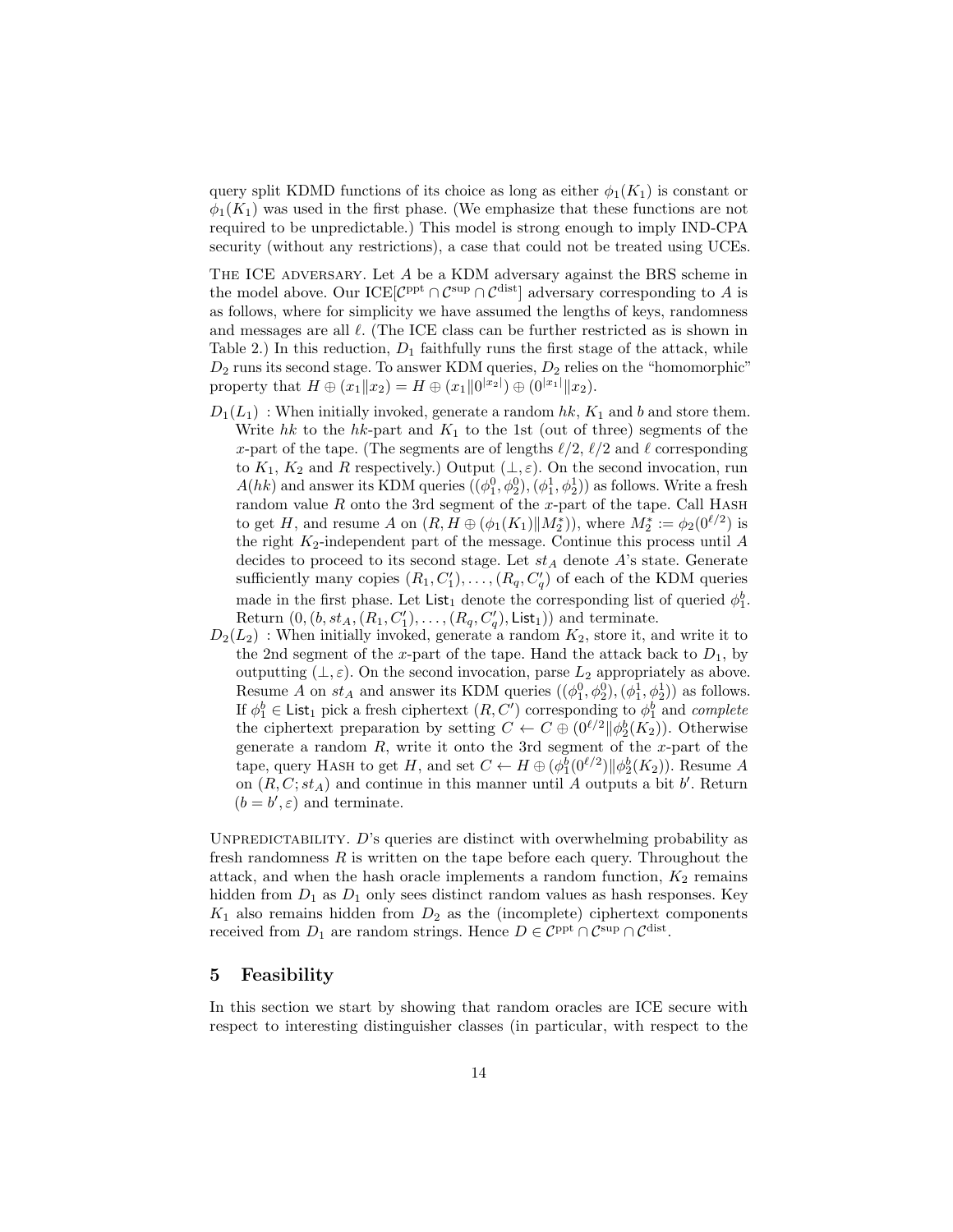restrictions needed for the presented applications). We then consider the ICE security of practical hash constructions built from fix-input-length (FIL) ROs. In particular, we look at a keyed variant of Liskov's Zipper Hash [Lis07] and show that it achieves ICE security in the FIL-RO model. Interestingly, we show that both HMAC and NMAC constructions [BCK96], which were recently shown to be UCE secure in FIL-ROM [Mit14], fail to be ICE secure. This result yields a natural counterexample to the composability of HMAC in multi-stage settings, similarly to that given by Ristenpart, Shacham, and Shrimpton in [RSS11]. Furthermore, it provides a separation between ICE and UCE. Our results also demonstrate that Zipper Hash can provide a higher level of security compared to HMAC when used in multi-stage settings.

#### 5.1 ICEs from random oracles

BHK [BHK13b] show that UCE-secure hash functions can be provably constructed in the RO model. The philosophical justifications of this result are that there are no structural weaknesses in the definitional framework, and more importantly, a layered approach to protocol design in the RO model can be enabled [BHK13b]. We show that ICEs also enjoy RO feasibility.

Let  $H.kI(\cdot)$  and  $H.oI(\cdot)$  be two arbitrary functions as in the syntax of a hash function. Let  $\mathcal R$  be a family of variable-input-length (VIL) ROs (i.e., with domain  $\{0,1\}^*$  and range  $\{0,1\}^{\text{H.oI}(\lambda)}$ . We construct the required hash function  $H^{\mathcal{R}}$  by defining the key-generation algorithm H.Kg(1<sup> $\lambda$ </sup>) to return a random  $hk \leftarrow s\{0,1\}^{\text{H.kl}(\lambda)}$  and the evaluation algorithm  $\text{H.Ev}^{\mathcal{R}}(hk,x)$  to return  $\mathcal{R}(hk||x)$ . Our first feasibility result is as follows.

Theorem 1 (ICE feasibility in ROM). The VIL hash function  $H^R$  constructed above is  $ICE[ $C$ ] secure in the VIL-RO model for  $R$  for the following$ (incomparable) classes of adversaries:

$$
\mathcal{C} := \mathcal{C}^{\text{poly}} \cap \mathcal{C}^{\text{sup}} \quad \text{and} \quad \mathcal{C} := \mathcal{C}^{\text{ppt}} \cap \mathcal{C}^{\text{cup}}.
$$

The proof of this theorem is similar to the proof of [BHK13b, Theorem 6.1] for UCEs, and we give the details in the full version. Intuitively, we rely on unpredictability of queries to simulate the random oracles used in the construction and implicit in the ICE game independently. Interestingly, distinctness of queries will not be needed in this proof and we do not restrict the classes to  $\mathcal{C}^{\text{dist}}$ . We note that the above classes include all those needed for the applications, as listed in Table 2. We also note that this theorem generalizes the feasibility of UCEs for unpredictable sources in ROM [BHK13b] as it can be easily verified that

$$
\mathcal{C}^{\text{uce}} \cap \mathcal{C}_2^{\text{cup}} \subseteq \mathcal{C}^{\text{ppt}} \cap \mathcal{C}^{\text{cup}} \quad \text{and} \quad \mathcal{C}^{\text{uce}} \cap \mathcal{C}_2^{\text{sup}} \subseteq \mathcal{C}^{\text{ppt}} \cap \mathcal{C}^{\text{sup}}
$$

.

### 5.2 VIL-ICEs from ideal compression

Practical variable-input-length (VIL) hash functions are not monolithic objects. They often follow iterative modes of chaining that convert a fix-input-length (FIL)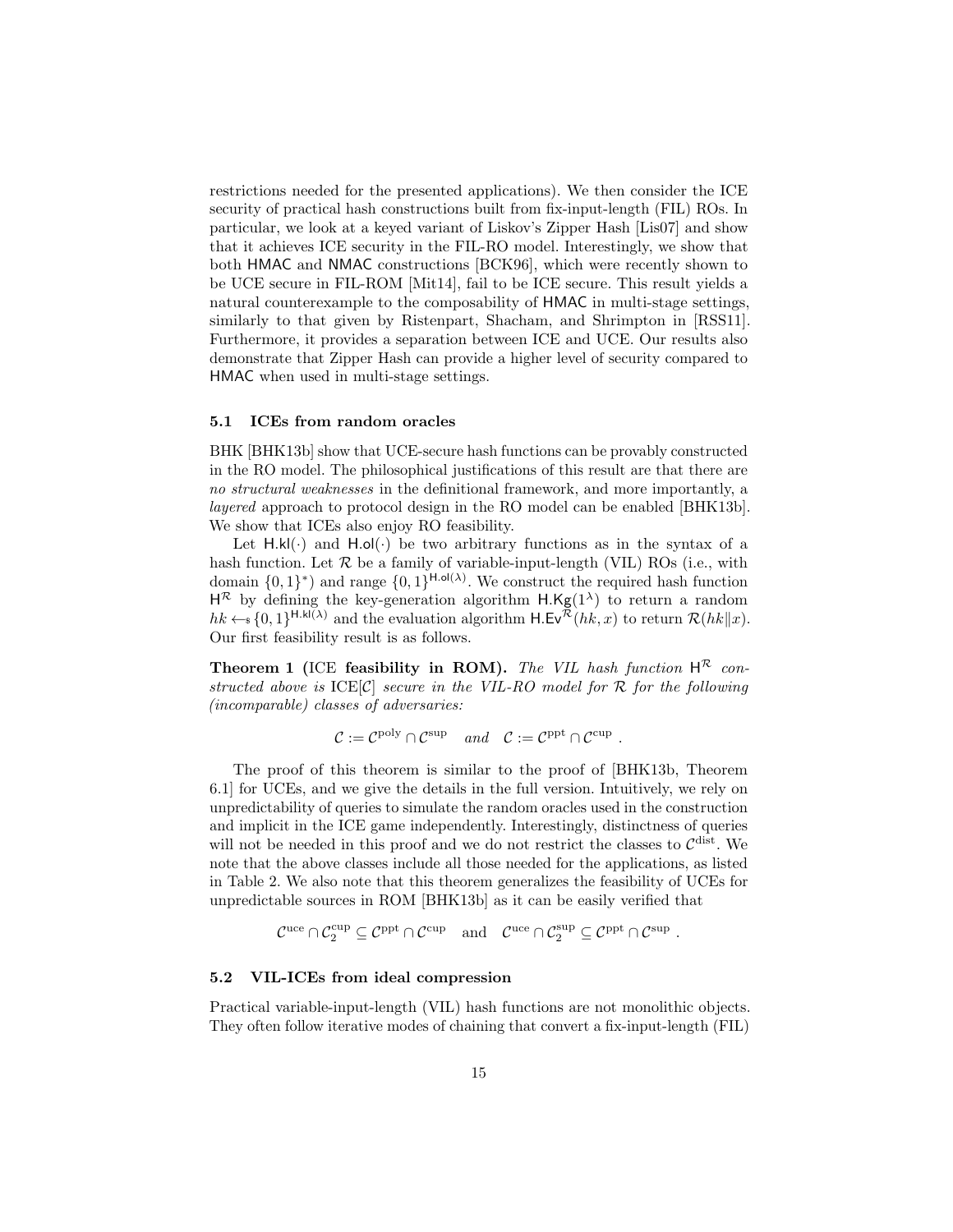compression function to one that accepts variable-length inputs. This design principle has been successfully validated via the indifferentiability framework of Maurer, Renner, and Holenstein [MRH04,CDMP05], whereby an indifferentiable hash-function construction is shown to securely compose when used in place of a random oracle. As pointed out in [RSS11], the indifferentiability framework only guarantees composition in single-stage environments. The ICE and UCE games, however, are inherently multi-staged and lie outside the reach of (plain) indifferentiability. Mittelbach [Mit14] develops new techniques to extend the reach of (plain) indifferentiability to certain classes of multi-stage games. In particular, he shows that the HMAC and NMAC constructions are UCE secure. Interestingly, we show that these results do not carry over to the ICE model: HMAC and NMAC provably fail to be ICE secure. On the other hand, we build on Mittelbach's techniques to prove that a variant of Zipper Hash [Lis07] is provably ICE secure.

Attacks on HMAC and NMAC. The HMAC and NMAC constructions are shown in Figure 4. If we denote the iterated compression function used in HMAC by h, then it is easily seen that key  $hk$  is only used on the "outer" h-evaluations. Consider an ICE distinguisher  $D_1$  which holds  $hk$ , computes the values

$$
y_1 := h(hk \oplus \text{ipad}, \text{IV})
$$
 and  $y_2 := h(hk \oplus \text{opad}, \text{IV})$ 

and sends them to distinguisher  $D_2$ . Given  $(y_1, y_2)$ , distinguisher  $D_2$  can compute the HMAC values for any  $x \in \{0,1\}^*$  under hk. Thus, in order to win the ICE game,  $D_2$  simply chooses a random x and writes it on the input tape, and calls HASH to receive a value y. It then locally recomputes  $H.Ev<sup>h</sup>(hk, x)$  using the compression function h and values  $(y_1, y_2)$ . If the results match, it outputs 1, and else it outputs 0. It is easily seen that this adversary wins ICE with overwhelming probability. Furthermore, given  $(y_1, y_2)$ , the hash key hk remains statistically hidden from  $D_2$  (as the number of h queries is bounded by a polynomial). Value x, being random, also remains statistically hidden from  $D_1$ . Formally, this attack breaks  $ICE[\mathcal{C}]$  for

$$
\mathcal{C} := \mathcal{C}^{\mathrm{ppt}} \cap \mathcal{C}^{\mathrm{sup}} \cap \mathcal{C}^{1,1,1} \cap \mathcal{C}^{1-\mathrm{hk}}_1 \cap \mathcal{C}^0_1 \cap \mathcal{C}^{0-\mathrm{hk}}_2 \cap \mathcal{C}^{\varepsilon}_2.
$$

Zipper Hash. The above attack raises the question if any iterative hash function can be  $\text{ICE}[\mathcal{C}]$  secure for a meaningful class of distinguishers  $\mathcal{C}$ . We show that a hybrid construction of a keyed version of Liskov's Zipper Hash construction [Lis07] and chopped Merkle–Damgård (chop-MD) of Coron et al. [CDMP05] is ICE secure. Zipper Hash can be regarded as a basic Merkle–Damgård scheme where the message is processed twice, the second time in reversed block order. chop-MD refers to the construction where a hash value consists only of the first half of the output bits of the final compression function. Our hybrid construction results from adding the chop step to Zipper Hash. Furthermore, we consider a keyed variant of Zipper Hash by prepending the hash key to the message. We assume that key length matches block length, which means that the first and last evaluations of the compression function operate on the hash key. We denote this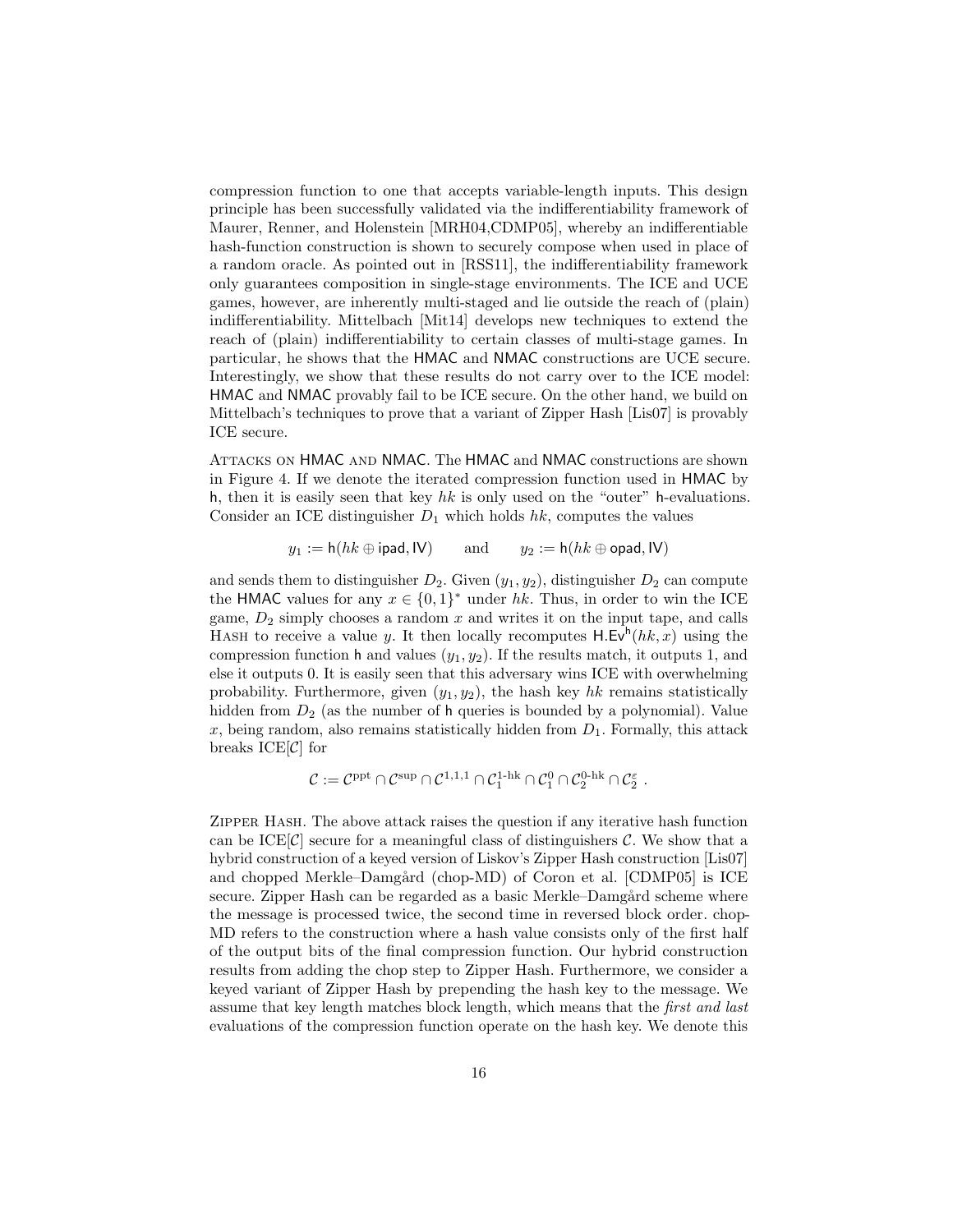

Fig. 4. The HMAC construction. If the dashed boxes are exchanged for independent keys  $k_1$  and  $k_2$ , we obtain NMAC. Here we are ignoring padding.

keyed variant of Zipper Hash by chop-KZIP. Figure 5 shows a schematic diagram of the construction.

**Theorem 2 (Zipper Hash's ICE security).** The VIL hash function chop-KZIP<sup>h</sup> constructed above is  $ICE[{\mathcal{C}}]$  secure in the FIL-RO model for  $h : \{0,1\}^{\mu} \times$  ${0,1}<sup>n</sup> \longrightarrow {0,1}<sup>n</sup>$  for the class

$$
\mathcal{C} := \mathcal{C}^{\text{poly}} \cap \mathcal{C}^{\text{sup}} \cap \mathcal{C}^{\text{dist}} \cap \mathcal{C}_1^{1-\text{hk}} \cap \mathcal{C}_1^0 \cap \mathcal{C}_2^{\text{0-hk}} \cap \mathcal{C}_2^{\varepsilon}.
$$

An analogous result holds for polynomial-time distinguishers that are only computationally unpredictable.

In the full version, we give the proof, where we also present a self-contained introduction to the unsplittability technique [Mit14].

Note that class  $C$  above contains that class used to attack HMAC and hence chop-KZIP<sup>h</sup> provably achieves a higher level of security in multi-stage games. We note that the reach of the above feasibility result includes all applications scenarios listed in Table 2. In particular, chop-KZIP<sup>h</sup> can security replace the random oracle in these applications. For this also note that we can easily drop  $\mathcal{C}_1^0$ by requesting that in the last round  $D_1$  outputs a guess for b which  $D_2$  echoes. With the other restrictions present this change is without loss of generality.

This result cannot be strengthened for the (large) adversarial classes that were used in Theorem 1. To see this, consider two distinguishers that engage in a *distributed* computation of chop-KZIP<sup>h</sup> hash values as follows. Distinguisher  $D_1$  knows hk and  $m_1$  and  $D_2$  knows  $m_2$ , where message  $m := m_1||m_2$  is being hashed. Distinguisher  $D_1$  computes an intermediate hash digest using  $(hk, m_1)$ and forwards it to  $D_2$ . Distinguisher  $D_2$  now computes another iteration of the hash using  $m_2$  and forwards the result to  $D_1$ . Distinguisher  $D_1$  can now complete the hash computation using its knowledge of  $(hk, m_1)$  and the intermediate hash digest that it receives.

A straightforward generalization of this attack also rules out multi-pass variants of chop-KZIP<sup>h</sup> (where messages are processed multiple times in the forward and backward directions), including those whose number of passes is not fixed a priori and can depend on the number of message blocks. This is due to the fact that the number of rounds in an ICE attack is not fixed. This, in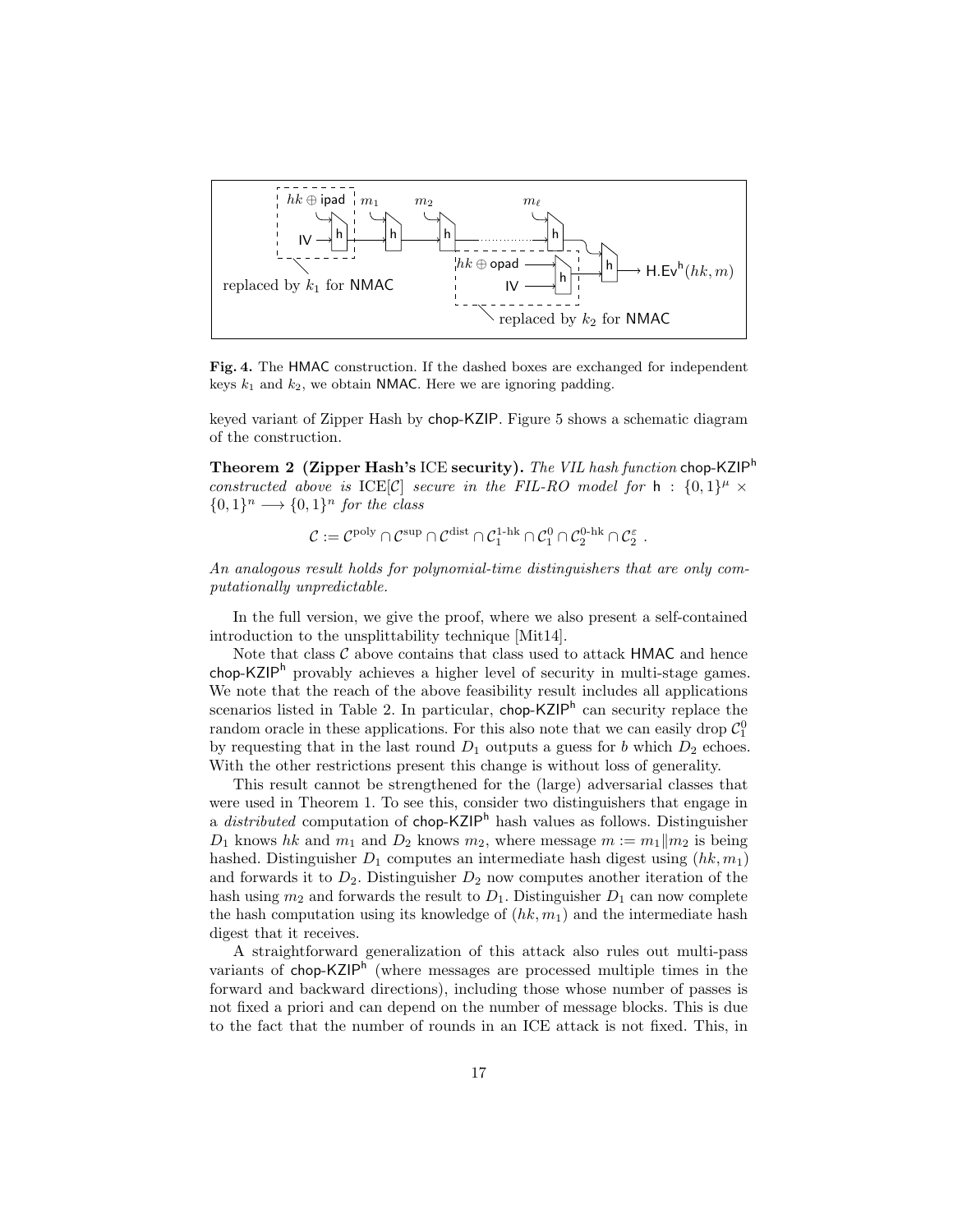

Fig. 5. The Zipper Hash construction merged with chop-MD [CDMP05] and keyed with hk. The final node g corresponds to the projection to the first half of the output of h.

turn, raises the question if  $ICE[\mathcal{C}^{\text{poly}} \cap \mathcal{C}^{\text{sup}}]$  is feasible in the FIL-RO model. We conclude the paper with a candidate construction that we conjecture to reach this level of security.

MIX HASH. Let  $h: \{0,1\}^n \times \{0,1\}^n \longrightarrow \{0,1\}^n$  be a compression function. Let  $m := m_1 || \cdots || m_\ell \in (\{0, 1\}^n)^\ell$  be a message with  $\ell$  blocks of length n each. Let  $\text{Mix}^{\text{h}}(m)$  denote the transformation that maps m to  $M := ||i||_j M_{i,j}$  where  $M_{i,j} := \mathsf{h}(m_i, m_j)$  for  $1 \leq i < j \leq \ell$ . (Therefore M has  $\ell(\ell-1)/2$  blocks.) Now let  $hk \in \{0,1\}^n$  be a hash key and define

 $\mathsf{MixHash}^{\mathsf{h}}(hk,m) := \mathsf{HMAC}^{\mathsf{h}}(0^n, \mathsf{Mix}^{\mathsf{h}}(hk \| m))$ .

Note that MixHash<sup>h</sup> places  $\Theta(\ell^2)$  calls to its compression function h.<sup>12</sup> The design rationale behind MixHash<sup>h</sup> is as follows. All intermediate digests values  $M_{i,j}$  are needed in order to successfully compute a hash value. These values, however, consist of all pairs  $(m_i, m_j)$  compressed through h. Since h is a monolithic object,  $M_{i,j}$  cannot be computed in a distributed way, a strategy that was used in all previous attacks. In other words, one of the distinguishers has to know  $(hk, m)$ in full and hence will violate unpredictability. To see this, suppose  $D_1$  does not know  $m_j$  in full and  $D_2$  does not know  $m_i$  in full for some  $i < j$ . Then there is no way for these parties to learn  $M_{i,j} := \mathsf{h}(m_i, m_j)$  without one of them explicitly quarrying h on  $(m_i, m_j)$ . This however means that both  $m_i$  and  $m_j$  are known to the quarrying party, which leads to a contradiction. We leave a formal analysis of MixHash<sup>h</sup> in the FIL-RO model for h as future work.

# Acknowledgments

The authors would like to thank Christina Brzuska for taking part in the early stages of this work. Pooya Farshim was supported in part by grant ANR-14- CE28-0003 (Project EnBid).

# References

[BC10] Mihir Bellare and David Cash. Pseudorandom functions and permutations provably secure against related-key attacks. In Tal Rabin, editor,

<sup>&</sup>lt;sup>12</sup> Indeed, MixHash is a (highly) offline function: for  $\alpha \in [0,1]$ , it requires space roughly matrice in  $n\ell\sqrt{1-\alpha}$  bits after a fraction  $\alpha$  of the  $n\ell(\ell + 1)/2$  bits are processed.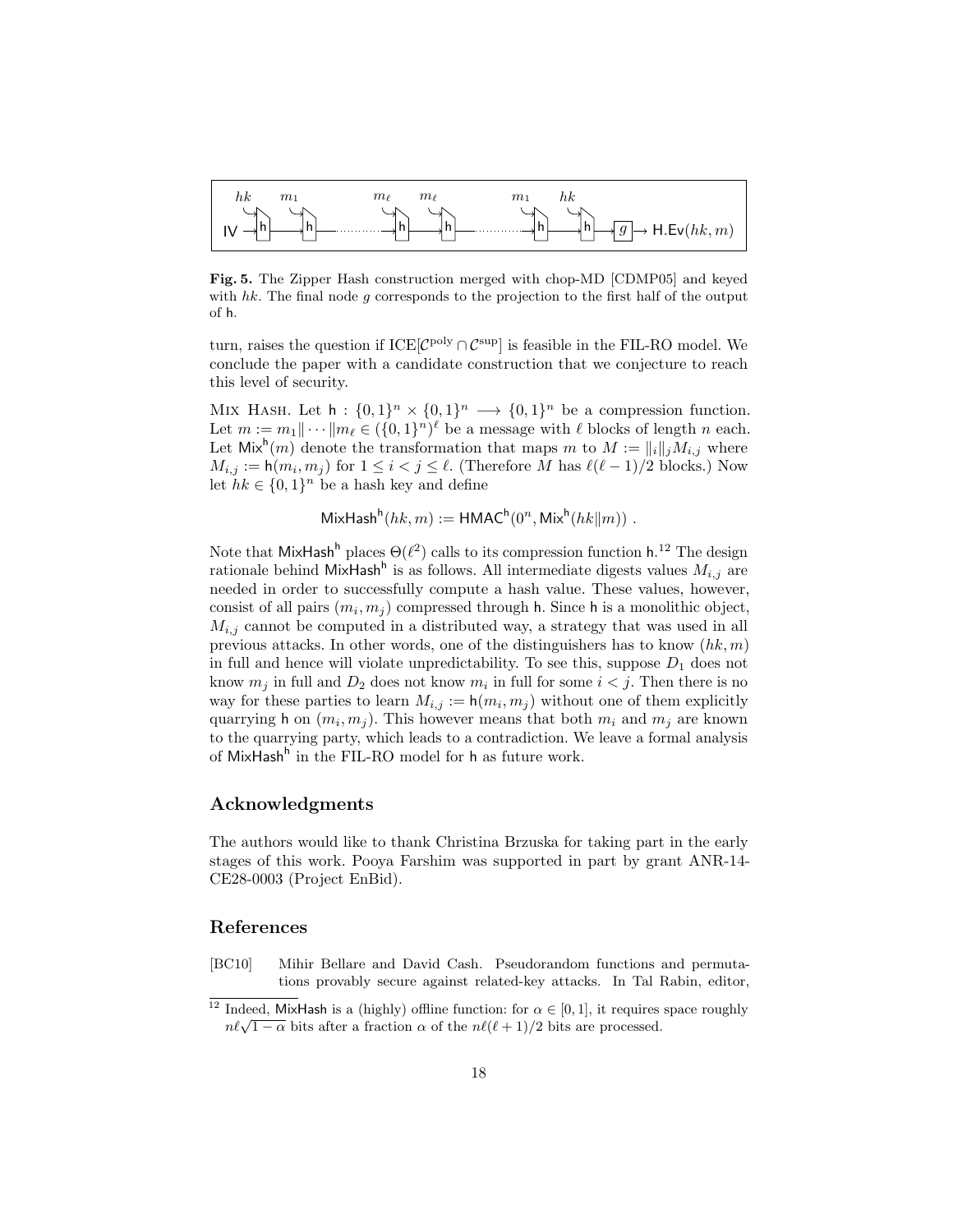$CRYPTO 2010$ , volume 6223 of *LNCS*, pages 666–684. Springer, Heidelberg, August 2010.

- [BCFW09] Alexandra Boldyreva, David Cash, Marc Fischlin, and Bogdan Warinschi. Foundations of non-malleable hash and one-way functions. In Mitsuru Matsui, editor, *ASIACRYPT 2009*, volume 5912 of *LNCS*, pages 524–541. Springer, Heidelberg, December 2009.
- [BCK96] Mihir Bellare, Ran Canetti, and Hugo Krawczyk. Keying hash functions for message authentication. In Neal Koblitz, editor, CRYPTO'96, volume 1109 of LNCS, pages 1–15. Springer, Heidelberg, August 1996.
- [BFM14] Christina Brzuska, Pooya Farshim, and Arno Mittelbach. Indistinguishability obfuscation and UCEs: The case of computationally unpredictable sources. In Juan A. Garay and Rosario Gennaro, editors, CRYPTO 2014, Part I, volume 8616 of LNCS, pages 188–205. Springer, Heidelberg, August 2014.
- [BGI<sup>+</sup>01] Boaz Barak, Oded Goldreich, Russell Impagliazzo, Steven Rudich, Amit Sahai, Salil P. Vadhan, and Ke Yang. On the (im)possibility of obfuscating programs. In Joe Kilian, editor, CRYPTO 2001, volume 2139 of LNCS, pages 1–18. Springer, Heidelberg, August 2001.
- [BH15] Mihir Bellare and Viet Tung Hoang. Resisting randomness subversion: Fast deterministic and hedged public-key encryption in the standard model. In Elisabeth Oswald and Marc Fischlin, editors, EUROCRYPT 2015, Part II, volume 9057 of LNCS, pages 627–656. Springer, Heidelberg, April 2015.
- [BHK13a] Mihir Bellare, Viet Tung Hoang, and Sriram Keelveedhi. Instantiating random oracles via UCEs. In Ran Canetti and Juan A. Garay, editors, CRYPTO 2013, Part II, volume 8043 of LNCS, pages 398–415. Springer, Heidelberg, August 2013.
- [BHK13b] Mihir Bellare, Viet Tung Hoang, and Sriram Keelveedhi. Instantiating random oracles via UCEs. Cryptology ePrint Archive, Report 2013/424, 2013. http://eprint.iacr.org/2013/424.
- [BHK14] Mihir Bellare, Viet Tung Hoang, and Sriram Keelveedhi. Cryptography from compression functions: The UCE bridge to the ROM. In Juan A. Garay and Rosario Gennaro, editors, CRYPTO 2014, Part I, volume 8616 of LNCS, pages 169–187. Springer, Heidelberg, August 2014.
- [BK03] Mihir Bellare and Tadayoshi Kohno. A theoretical treatment of relatedkey attacks: RKA-PRPs, RKA-PRFs, and applications. In Eli Biham, editor, EUROCRYPT 2003, volume 2656 of LNCS, pages 491-506. Springer, Heidelberg, May 2003.
- [BK09] Alex Biryukov and Dmitry Khovratovich. Related-key cryptanalysis of the full AES-192 and AES-256. In Mitsuru Matsui, editor, ASIACRYPT 2009, volume 5912 of LNCS, pages 1–18. Springer, Heidelberg, December 2009.
- [BK15] Mihir Bellare and Sriram Keelveedhi. Interactive message-locked encryption and secure deduplication. In Jonathan Katz, editor, PKC 2015, volume 9020 of LNCS, pages 516–538. Springer, Heidelberg, March / April 2015.
- [BM14a] Christina Brzuska and Arno Mittelbach. Indistinguishability obfuscation versus multi-bit point obfuscation with auxiliary input. In Palash Sarkar and Tetsu Iwata, editors, ASIACRYPT 2014, Part II, volume 8874 of LNCS, pages 142–161. Springer, Heidelberg, December 2014.
- [BM14b] Christina Brzuska and Arno Mittelbach. Using indistinguishability obfuscation via UCEs. In Palash Sarkar and Tetsu Iwata, editors, ASIACRYPT 2014, Part II, volume 8874 of LNCS, pages 122–141. Springer, Heidelberg, December 2014.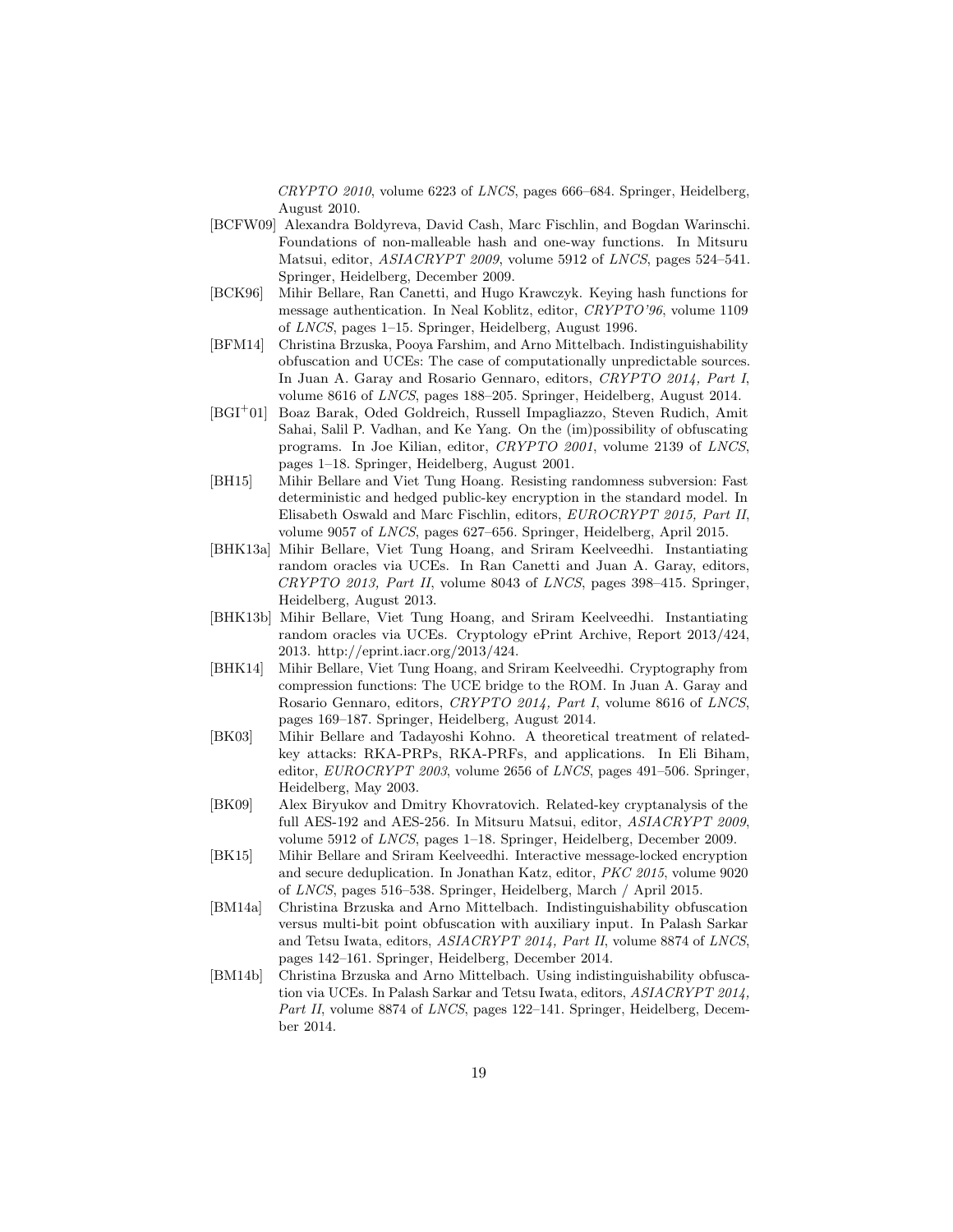- [BM15] Christina Brzuska and Arno Mittelbach. Universal computational extractors and the superfluous padding assumption for indistinguishability obfuscation. Cryptology ePrint Archive, Report 2015/581, 2015. http://eprint.iacr.org/.
- [BR93] Mihir Bellare and Phillip Rogaway. Random oracles are practical: A paradigm for designing efficient protocols. In V. Ashby, editor, ACM CCS 93, pages 62–73. ACM Press, November 1993.
- [BRS03] John Black, Phillip Rogaway, and Thomas Shrimpton. Encryption-scheme security in the presence of key-dependent messages. In Kaisa Nyberg and Howard M. Heys, editors, SAC 2002, volume 2595 of LNCS, pages 62-75. Springer, Heidelberg, August 2003.
- [BST15] Mihir Bellare, Igors Stepanovs, and Stefano Tessaro. Contention in cryptoland: Obfuscation, leakage and UCE. Cryptology ePrint Archive, Report 2015/487, 2015. http://eprint.iacr.org/2015/487.
- [Can97] Ran Canetti. Towards realizing random oracles: Hash functions that hide all partial information. In Burton S. Kaliski Jr., editor, CRYPTO'97, volume 1294 of LNCS, pages 455–469. Springer, Heidelberg, August 1997.
- [CD08] Ran Canetti and Ronny Ramzi Dakdouk. Extractable perfectly one-way functions. In Luca Aceto, Ivan Damgård, Leslie Ann Goldberg, Magnús M. Halldórsson, Anna Ingólfsdóttir, and Igor Walukiewicz, editors, ICALP 2008, Part II, volume 5126 of LNCS, pages 449–460. Springer, Heidelberg, July 2008.
- [CD09] Ran Canetti and Ronny Ramzi Dakdouk. Towards a theory of extractable functions. In Omer Reingold, editor, TCC 2009, volume 5444 of LNCS, pages 595–613. Springer, Heidelberg, March 2009.
- [CDMP05] Jean-Sébastien Coron, Yevgeniy Dodis, Cécile Malinaud, and Prashant Puniya. Merkle-Damgård revisited: How to construct a hash function. In Victor Shoup, editor, CRYPTO 2005, volume 3621 of LNCS, pages 430-448. Springer, Heidelberg, August 2005.
- [CG14] Mahdi Cheraghchi and Venkatesan Guruswami. Non-malleable coding against bit-wise and split-state tampering. In Yehuda Lindell, editor, TCC 2014, volume 8349 of LNCS, pages 440–464. Springer, Heidelberg, February 2014.
- [CGH98] Ran Canetti, Oded Goldreich, and Shai Halevi. The random oracle methodology, revisited (preliminary version). In 30th ACM STOC, pages 209–218. ACM Press, May 1998.
- [Dam90] Ivan Damgård. A design principle for hash functions. In Gilles Brassard, editor, CRYPTO'89, volume 435 of LNCS, pages 416–427. Springer, Heidelberg, August 1990.
- [DGG<sup>+</sup>15] Yevgeniy Dodis, Chaya Ganesh, Alexander Golovnev, Ari Juels, and Thomas Ristenpart. A formal treatment of backdoored pseudorandom generators. In Elisabeth Oswald and Marc Fischlin, editors, EUROCRYPT 2015, Part I, volume 9056 of LNCS, pages 101–126. Springer, Heidelberg, April 2015.
- [GGH<sup>+</sup>13] Sanjam Garg, Craig Gentry, Shai Halevi, Mariana Raykova, Amit Sahai, and Brent Waters. Candidate indistinguishability obfuscation and functional encryption for all circuits. In  $54th$  FOCS, pages 40–49. IEEE Computer Society Press, October 2013.
- [GOR11] Vipul Goyal, Adam O'Neill, and Vanishree Rao. Correlated-input secure hash functions. In Yuval Ishai, editor, TCC 2011, volume 6597 of LNCS, pages 182–200. Springer, Heidelberg, March 2011.
- [Lis07] Moses Liskov. Constructing an ideal hash function from weak ideal compression functions. In Eli Biham and Amr M. Youssef, editors, SAC 2006, volume 4356 of LNCS, pages 358–375. Springer, Heidelberg, August 2007.